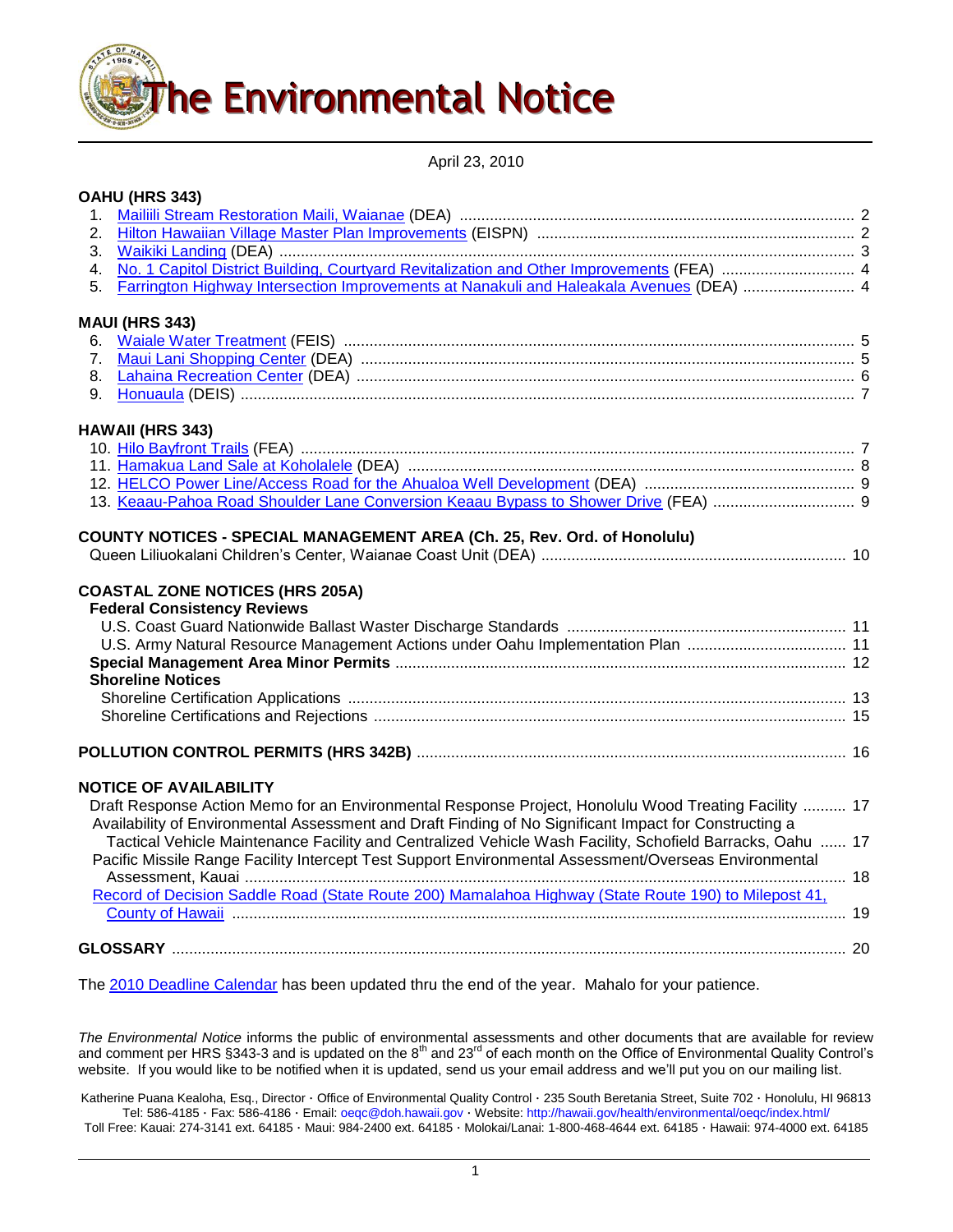# **OAHU (HRS 343)**

## **1. [Mailiili Stream Restoration Maili, Waianae](http://oeqc.doh.hawaii.gov/Shared%20Documents/EA_and_EIS_Online_Library/Oahu/2010s/2010-04-23-OA-DEA-Mailiili-Stream-Restoration.pdf) (DEA)**

| <b>Island:</b>     | Oahu                                                                                                                                           |
|--------------------|------------------------------------------------------------------------------------------------------------------------------------------------|
| District:          | Waianae                                                                                                                                        |
| TMK:               | $(1)$ 8-6-02:03                                                                                                                                |
| <b>Proposing</b>   |                                                                                                                                                |
| Agency:            | City and County of Honolulu, Dept of Facility Maintenance, 1000 Uluohia Street, Room<br>215, Kapolei, HI 96707. Jeoffrey S. Cudiamat, 768-3343 |
| <b>Approving</b>   |                                                                                                                                                |
| Agency:            | Same                                                                                                                                           |
| <b>Consultant:</b> | R. M. Towill Corporation, 2024 North King Street, Suite 200, Honolulu, HI 96819. Chester<br>Koga, 842-1133, chesterk@rmtowill.com              |
| <b>Permits:</b>    | Approval of Construction Plans & Specifications; Department of the Army – Plan Review                                                          |
| <b>Comments:</b>   | DEA 30-day comment period starts from the date of this Notice. Address comments to                                                             |
|                    | the Proposing Agency and Consultant                                                                                                            |

On July 28, 2009, the U.S. Environmental Protection Agency (EPA), issued their Findings of Violation and Order for Compliance to the City and County of Honolulu ("Respondent") in accordance with the provisions of Section 301 of the Clean Water Act ("CWA") (33 USC 1311) (EPA Docket No. CWA-404- 309(a)-09-020). It was determined that the Respondent placed or caused to be placed "concrete rubble, metal debris, used asphalt, and dirt (collectively, fill material) along the channel walls of Mailiili Stream" The total area of the fill material was estimated to be 1.08 acres. The project location is approximately 0.75 miles inland from Farrington Highway (State Route 93) along Mailiili Road on a parcel identified as Tax Map Key (1) 8-6-02:03. The subject property is owned by the City and County of Honolulu.

The Department of Facility Maintenance, City and County of Honolulu, proposes to remove approximately 1,533 cubic yards of fill material (concrete, asphalt, metal, soil) from the bottom of Mailiili Stream. The material removal will be conducted between September and April in order to avoid periods when the Hawaiian Stilt are known to nest in the area. The material that is removed will be disposed at an approved landfill. In order to prevent silt from entering the stream, a sandbag barrier will be placed along the downstream side of the work zone.

## **2. [Hilton Hawaiian Village Master Plan Improvements](http://oeqc.doh.hawaii.gov/Shared%20Documents/EA_and_EIS_Online_Library/Oahu/2010s/2010-04-23-OA-EISPN-Hilton-Hawaiian-Vill-Master-Plan.pdf) (EISPN)**

| Island:<br><b>District:</b><br>TMK: | Oahu<br>Honolulu<br>2-6-5: por. 1; 2-6-8: 1, 3, 5, 7, 12, 19, 20, 21, 23, 24, 27, 31, 34, 37, and 38; 2-6-9: 1, 2, 3,<br>7, 9, 10, 11, 12, and 13                    |
|-------------------------------------|----------------------------------------------------------------------------------------------------------------------------------------------------------------------|
| <b>Applicant:</b>                   | Hilton Hawaiian Village Beach Resort & Spa, 2005 Kalia Road, Honolulu, HI 96815.<br>Gerard C. Gibson, Area Vice President, 949-4321                                  |
| <b>Accepting</b>                    |                                                                                                                                                                      |
| <b>Authority:</b>                   | Dept of Planning and Permitting, City and County of Honolulu, 650 S. King Street,<br>Honolulu, HI 96813. Steve Tagawa, 768-8024                                      |
| <b>Consultant:</b>                  | Group 70 International, Inc., 925 Bethel Street, 5 <sup>th</sup> Floor, Honolulu, HI 96813. Jeffrey H.<br>Overton, AICP, LEED AP, 523-5866                           |
| <b>Permits:</b>                     | Planned Development-Resort, Waikiki Special District, Major Special Management Area<br>Use, Building and Grading, and various others for infrastructure improvements |
| <b>Comments:</b>                    | EISPN 30-day comment period starts from the date of this Notice. Address comments to<br>the Applicant, with copies to the Accepting Authority and Consultant         |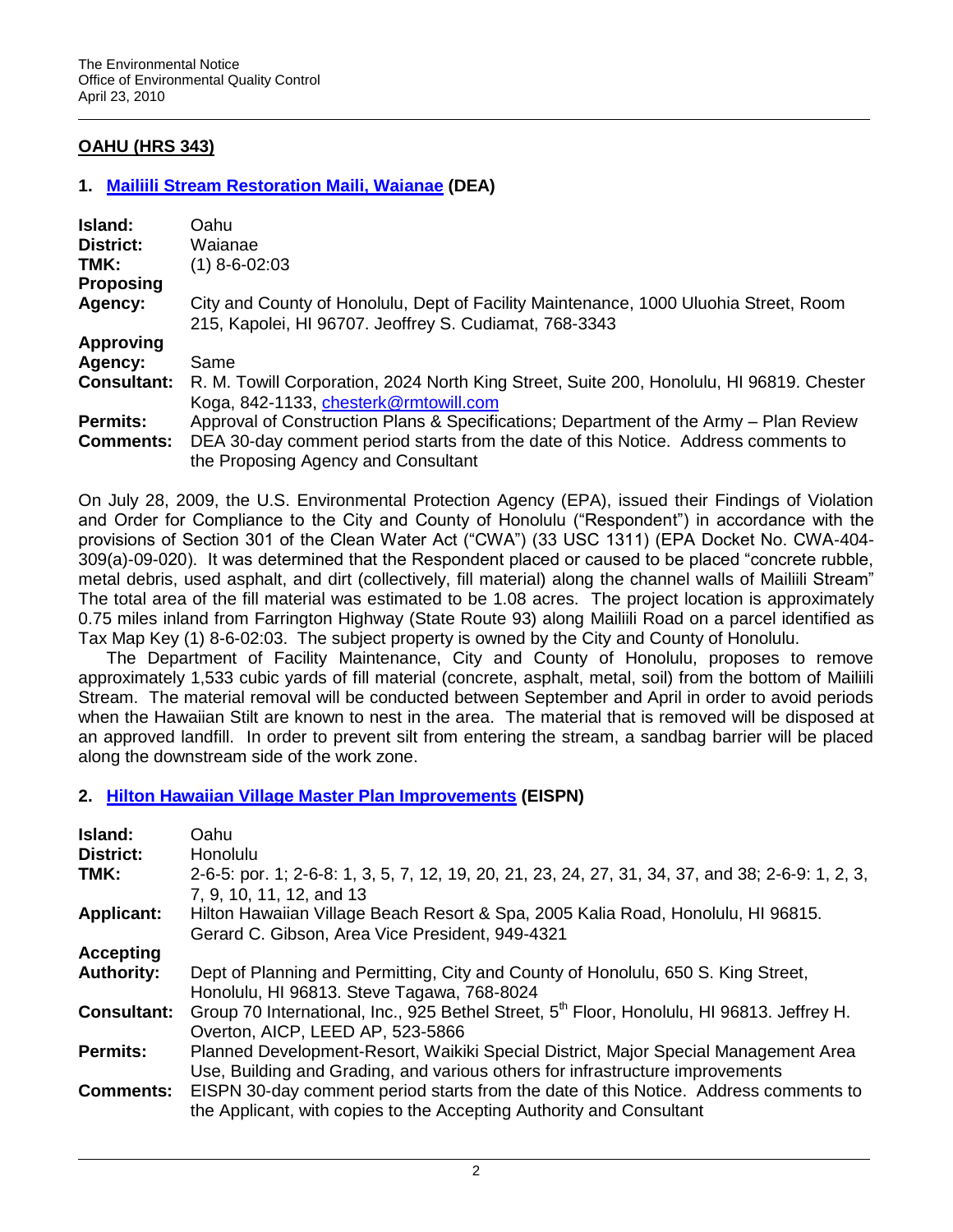The Hilton Hawaiian Village Beach Resort & Spa proposes major renovations to its 22-acre (25 parcels) resort complex located in Waikiki which currently consists of five hotel towers: the Tapa, Rainbow, Diamond Head, Alii, and Kalia Towers and two time-share towers, the Grand Waikikian and Lagoon Towers. The complex also includes more than 150,000 square feet of banquet and meeting spaces, and 124,000 square feet of retail and restaurant space, various outdoor areas, six swimming pools, and the recently renovated Kahanamoku Lagoon. The Village Master Plan Improvement Project includes:

- 1) Construction of two new time-share towers, a 37-story, 300-unit tower to be built over the existing bus loading area, and a 23-story, 250-unit tower to be part of the redevelopment of Rainbow Bazaar;
- 2) Renovation of existing retail spaces with a net increase of 14,359 square feet of new retail space;
- 3) Improvements to the streetscape along Kalia Road;
- 4) Improvements to the main entry, Rainbow Drive, and the center area of resort retail;
- 5) Improvements to the existing front desk lobby and new Super Pool, Village Green, and Hau Tree Bar;
- 6) Improvements to the Tapa Pool and Café.

The draft EIS will evaluate construction and operational impacts on natural environmental, archaeological, and cultural resources; utility, infrastructure, roadway, and traffic conditions; and the potential socio-economic benefits and costs. The Master Plant improvements will be implemented in six phases over a 10-year time frame.

## **3. [Waikiki Landing](http://oeqc.doh.hawaii.gov/Shared%20Documents/EA_and_EIS_Online_Library/Oahu/2010s/2010-04-23-OA-DEA-Waikiki-Landing.pdf) (DEA)**

| Island:            | Oahu                                                                                                                                                    |
|--------------------|---------------------------------------------------------------------------------------------------------------------------------------------------------|
| <b>District:</b>   | <b>Honolulu</b>                                                                                                                                         |
| TMK:               | 1-2-6-10:5, 16, 3; 2-3-37:20                                                                                                                            |
| <b>Applicant:</b>  | Honey Bee USA, Inc., 1001 Bishop Street, Suite 1090, Honolulu, HI 96813. Keith Kiuchi,<br>521-7466                                                      |
| <b>Approving</b>   |                                                                                                                                                         |
| Agency:            | Dept of Transportation, Highways Division, 869 Punchbowl Street, Room 513, Honolulu,<br>HI 96813. 587-2220                                              |
| <b>Consultant:</b> | Kiuchi, Nakamoto & Tanaka, 1001 Bishop Street, Suite 1090, Honolulu, HI 96813. Keith<br>Kiuchi, 521-7466                                                |
| <b>Comments:</b>   | DEA 30-day comment period starts from the date of this Notice. Address comments to<br>the Applicant, with copies to the Approving Agency and Consultant |

This project is a redevelopment of two non-contiguous parcels of fast lands in the Ala Wai Boat Harbor pursuant to a Request for Proposal issued by the Department of Land and Natural Resource, Division of Boating and Ocean Recreation. These sites are the Boatyard Repair Site (2-6-10: 5 and 16 and a portion of 2-6-10:3, which is located on Ala Moana Blvd. and is the former site of the Ala Wai Marine boat repair facility, and the Fuel Dock Site 2-3-37:20), which is located on Mole "B" of the Ala Wai Boat Harbor and is presently the site of a convenience store and fueling station.

Honey Bee's project redevelops these fast lands, which had been the site of commercial activity since 1947 and 1962 respectively, into an attractive maritime commercial development. The project will not have any significant impact on the environment because both properties were already developed and this project proposes building to replace existing buildings. The development will include features, such as a sate of the art pollution filtration system and solar panels that will be environmentally friendly. This project will have a positive economic impact in the area at a time when it is sorely needed, both in the revenue received by the state and in the form of producing construction and retail jobs.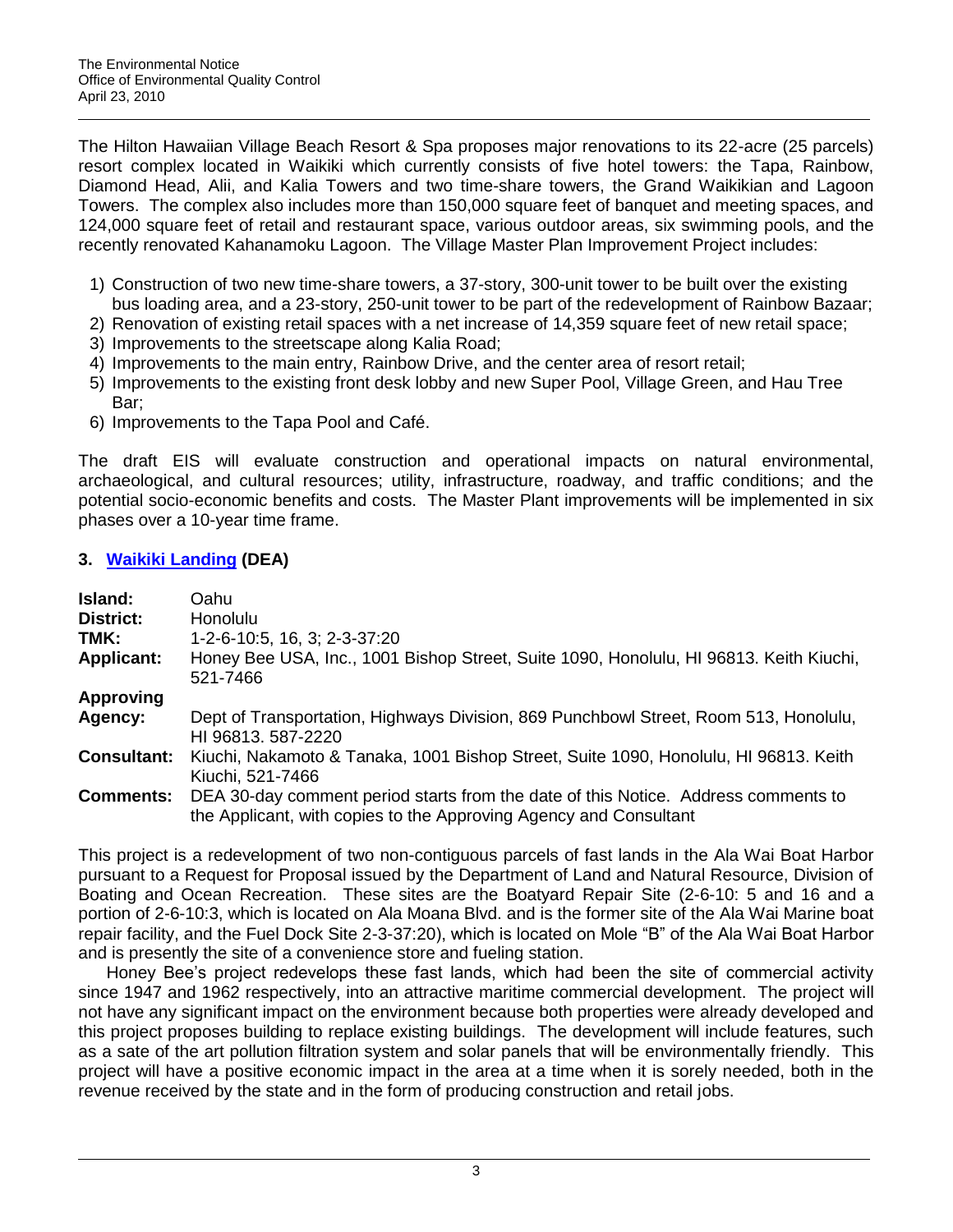## **4. [No. 1 Capitol District Building, Courtyard Revitalization and Other Improvements](http://oeqc.doh.hawaii.gov/Shared%20Documents/EA_and_EIS_Online_Library/Oahu/2010s/2010-04-23-OA-FEA-No1-Capitol-District-Bldg-Courtyard-Revitalization.pdf) (FEA)**

| Island:            | Oahu                                                                                                                    |
|--------------------|-------------------------------------------------------------------------------------------------------------------------|
| <b>District:</b>   | Honolulu                                                                                                                |
| TMK:               | TMK (1) 2-1-17:01                                                                                                       |
| <b>Proposing</b>   |                                                                                                                         |
| Agency:            | Dept of Accounting and General Services, P.O. Box 119, Honolulu, HI 96810. Gina<br>Ichiyama, 586-0472                   |
| <b>Approving</b>   |                                                                                                                         |
| Agency:            | Same                                                                                                                    |
| <b>Consultant:</b> | Group 70 International, Inc., 925 Bethel Street, 5 <sup>th</sup> Floor, Honolulu, HI 96813. George I.<br>Atta, 523-5866 |
| <b>Permits:</b>    | Special District (Minor)                                                                                                |
| <b>Comments:</b>   | FEA accepted by the Approving Agency. There is no comment period                                                        |

The No. 1 Capitol District Building, Courtyard Revitalization and Other Improvements project will provide greater access and public use of the first floor while addressing cost control and efficient building management. The project will include conversion of the pool to a sunken sculpture garden, and other improvements such as a photovoltaic paneled covered seating area, improved landscaped areas and a glass door back entry way to the courtyard. The project will also provide a new Americans with Disabilities Act accessible entrance from Hotel Street and accessible pathway within the existing front lawn area and glass doors at the front entrance to the building to replace the existing iron gates.

The No. 1 Capitol District Building, Courtyard Revitalization and Other Improvements project will also remediate dangerous conditions surrounding the pool area and provide a usable space for the general public that will display touchable and interactive exterior art, while respecting the history of the existing building. Since the No. 1 Capitol District Building is listed on the National Register of Historic Places the project will be completed in accordance with the requirements established by the Department of Land and Natural Resources, State Historic Preservation Division. No significant adverse impacts are anticipated from the proposed improvements. Construction-related traffic, air, and noise impacts will be short-term in nature. A Finding of No Significant Impact (FONSI) has been determined.

## **5. [Farrington Highway Intersection Improvements at Nanakuli and Haleakala Avenues](http://oeqc.doh.hawaii.gov/Shared%20Documents/EA_and_EIS_Online_Library/Oahu/2010s/2010-04-23-OA-DEA-Farrington-Hwy-Imp-Nanakuli.pdf) (DEA)**

| Island:<br><b>District:</b><br>TMK:<br>Proposing | Oahu<br>Waianae<br>N/A                                                                                                                                                            |
|--------------------------------------------------|-----------------------------------------------------------------------------------------------------------------------------------------------------------------------------------|
| Agency:                                          | Dept of Transportation, Highways Division, 869 Punchbowl Street, Honolulu, HI 96813.<br>Henry Kennedy; 692-7550                                                                   |
| <b>Approving</b>                                 |                                                                                                                                                                                   |
| Agency:                                          | Same                                                                                                                                                                              |
| <b>Consultant:</b>                               | PB Americas, Inc., 1001 Bishop Street, Suite 2400, Honolulu, HI 96813. Gerald Andrade,<br>566-2243                                                                                |
| <b>Permits:</b>                                  | Department of the Army Permit (anticipated); Water Quality Certification (anticipated);<br>NPDES; noise; CZM; SCAP (anticipated); grading, grubbing, stockpiling, excavation, SMA |
| <b>Comments:</b>                                 | DEA 30-day comment period starts from the date of this Notice. Address comments to<br>the Proposing Agency and Consultant                                                         |

The Department of Transportation, Highways Division proposes to construct a median lane along Farrington Highway between Helelua Street and Nanakuli Stream for the purpose of safety. The new lane would provide dedicated left-turn bays with protected traffic signal phases at the Haleakala Avenue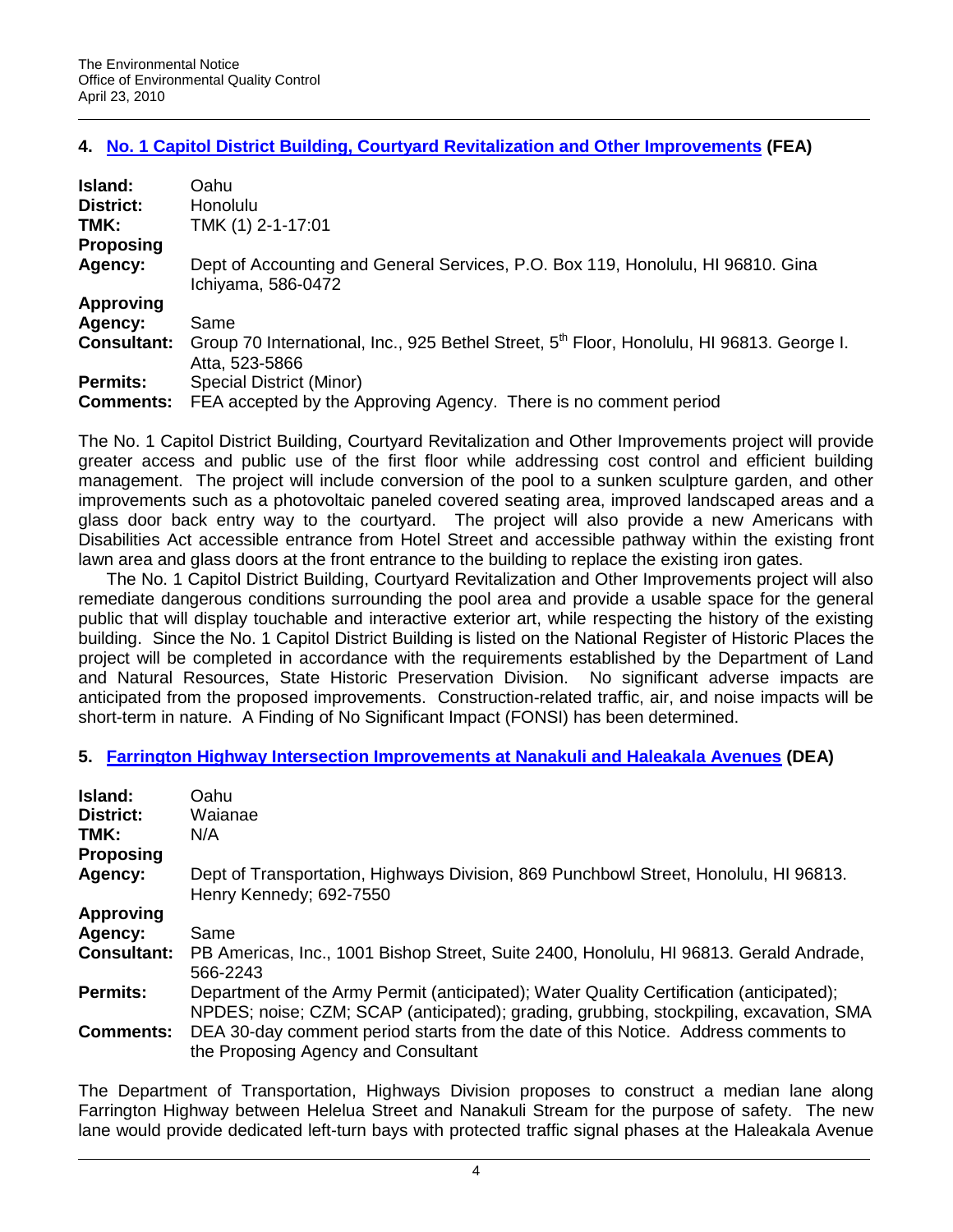and Nanakuli Avenue intersections. In addition, the project includes constructing a bicycle and pedestrian shared use path on the makai side of the roadway; mauka curb and gutter sidewalk improvements; and drainage system upgrades. The proposed project would focus on safety, while improving traffic operations and providing some relief to traffic congestion. Funding from the Federal Highway Administration is involved. See also the [Cultural Impact Assessment.](http://oeqc.doh.hawaii.gov/Shared%20Documents/EA_and_EIS_Online_Library/Oahu/2010s/2010-04-23-OA-DEA-Farrington-Hwy-Imp-Nanakuli-CIA.pdf)

The proposed project would have temporary construction-related impacts for which a traffic management plan would be developed. Operationally or long-term, the project would relocate the historic Oahu Railway and Land Company (OR&L) railroad tracks that are within the project foot print.

## **MAUI (HRS 343)**

### **6. [Waiale Water Treatment](http://oeqc.doh.hawaii.gov/Shared%20Documents/EA_and_EIS_Online_Library/Maui/2010s/2010-04-23-MA-FEIS-Waiale-Water-Treatment-Facility.pdf) (FEIS)**

| Island:                               | Maui                                                                                                                                                                                                                                                                                                                                                                        |
|---------------------------------------|-----------------------------------------------------------------------------------------------------------------------------------------------------------------------------------------------------------------------------------------------------------------------------------------------------------------------------------------------------------------------------|
| <b>District:</b>                      | Wailuku                                                                                                                                                                                                                                                                                                                                                                     |
| TMK:                                  | $(2)$ 3-8-46:20                                                                                                                                                                                                                                                                                                                                                             |
| <b>Applicant:</b><br><b>Accepting</b> | A & B Properties, Inc., P. O. Box 156, Kahului, HI 96732. Diane Bevilacqua, 872-4302                                                                                                                                                                                                                                                                                        |
| <b>Authority:</b>                     | County of Maui, Dept of Water Supply, 200 South High Street, Wailuku, HI 96793. Jeffrey<br>Eng, 270-7816                                                                                                                                                                                                                                                                    |
| <b>Consultant:</b>                    | Munekiyo & Hiraga, Inc., 305 High Street, Wailuku, HI 96793. Karlynn Fukuda, 244-2015                                                                                                                                                                                                                                                                                       |
| <b>Permits:</b>                       | NPDES, DOH New Source Approval and Construction Plan, Emergency Planning and<br>Community Right-to-Know Act Compliance, CWRM Surface Water Use, Air Pollution<br>Control, Maui County Council approval of water source development agreement,<br>Hazardous Materials Permit from Dept. of Fire and Public Safety, and grading, building<br>and related construction permits |
| <b>Comments:</b>                      | FEIS accepted by the Accepting Authority. There is no comment period                                                                                                                                                                                                                                                                                                        |

A & B Properties, Inc. (applicant), in collaboration with the County of Maui, Department of Water Supply (DWS), proposes the development of a new water treatment facility (WTF) on lands adjacent to the Waiale Reservoirs, in Wailuku, Maui. The WTF is proposed to be located near the northern property boundary of the Reservoirs site, in the vicinity of the Maui Community Correctional Center. The subject property is owned by Alexander Baldwin, Inc. The applicant, A & B Properties, Inc., is a wholly owned subsidiary of Alexander & Baldwin, Inc.

The proposed Water Treatment Facility (WTF) is viewed as a viable component of an integrated approach to the provision of new water source both for the short term and long term. The new WTF will process surface water from the Hopoi Chute, and is anticipated to yield a sustained average production capacity of approximately nine (9) million gallons per day (mgd). Facility components will include a metal control building, desilting basins, chlorine storage building, and related treatment works and utilities improvements. Treated water will be conveyed to the County of Maui, Central Maui water system. Access to the WTF will be via a new driveway from either Kuikahi Drive extension or Waiinu Road.

The proposed action involves infrastructure connections to the County's Central Maui water system, as well as utility connections to County utility systems. In this regard, an environmental impact statement is being prepared pursuant to Chapter 343, Hawaii Revised Statutes.

## **7. [Maui Lani Shopping Center](http://oeqc.doh.hawaii.gov/Shared%20Documents/EA_and_EIS_Online_Library/Maui/2010s/2010-04-23-MA-DEA-Maui-Lani-Shopping-Center.pdf) (DEA)**

| Island:   | Maui             |
|-----------|------------------|
| District: | Wailuku          |
| TMK:      | $(2)$ 3-8-07:121 |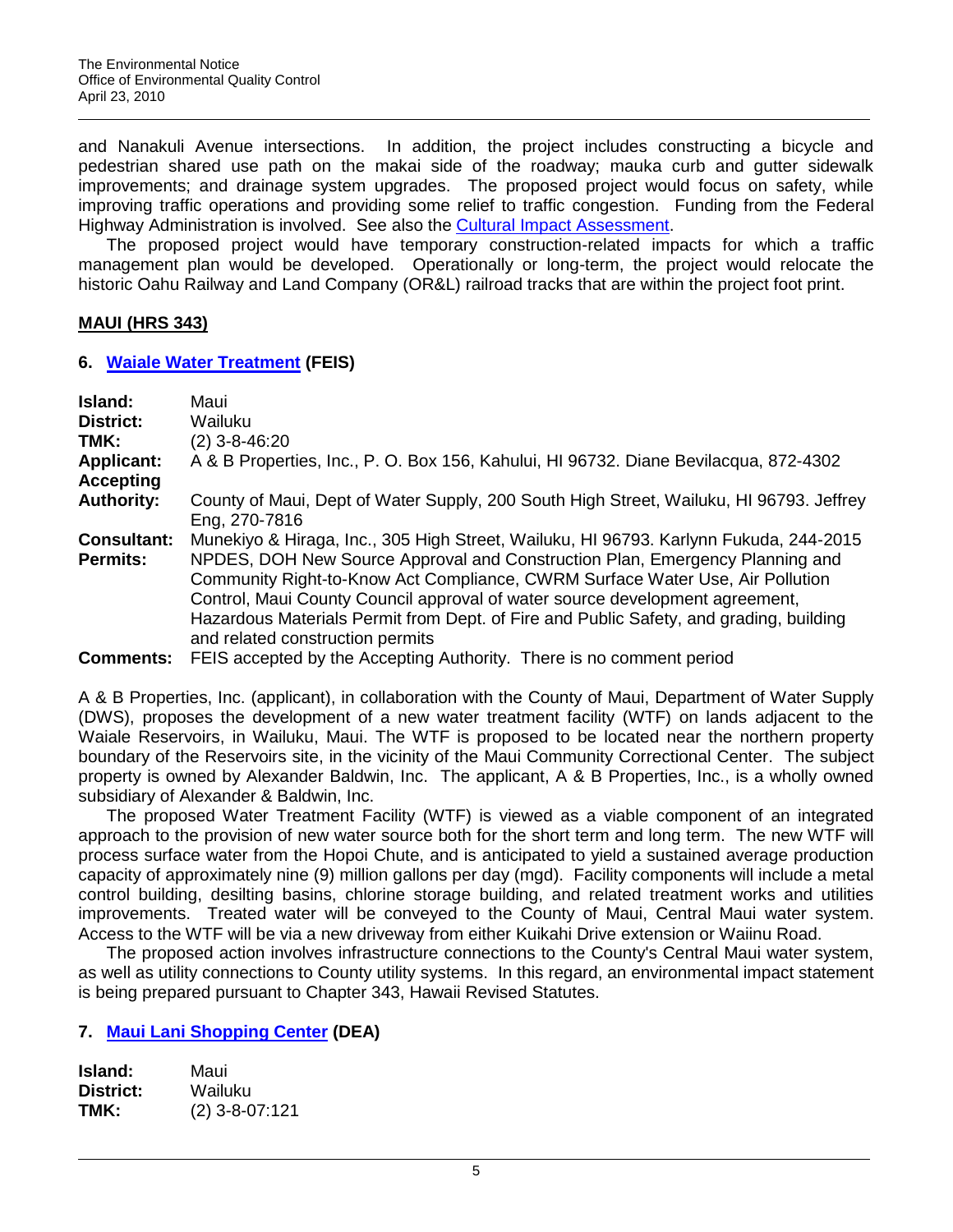| <b>Applicant:</b>  | HRT, Ltd., c/o HRT Realty, LLC, 3660 Waialae Avenue, Suite 400, Honolulu, HI 96816.                                                                               |
|--------------------|-------------------------------------------------------------------------------------------------------------------------------------------------------------------|
|                    | Lloyd Sueda, 949-6644                                                                                                                                             |
| Approving          |                                                                                                                                                                   |
| Agency:            | County of Maui, Maui Planning Commission, c/o Dept of Planning, 250 South High Street,<br>Wailuku, HI, 96793. Ann Cua, 270-8205                                   |
| <b>Consultant:</b> | Munekiyo & Hiraga, Inc., 305 High Street, Suite 104, Wailuku, HI 96793. Erin Mukai, 244-<br>2015                                                                  |
| <b>Permits:</b>    | Community Noise, Work to Perform in State Highway Right-of-Way, NPDES (as<br>applicable), Project District Phase II and Phase III Approvals, Construction Permits |
| <b>Comments:</b>   | DEA 30-day comment period starts from the date of this Notice. Address comments to<br>the Applicant, with copies to the Approving Agency and Consultant           |

HRT, LTD., a subsidiary corporation of the Harry and Jeannette Weinberg Foundation, proposes the development of a neighborhood shopping center on an approximately 12.926-acre site. The project components will include a food market as a major tenant, a submajor tenant, retail and service shops, office space and restaurants. The total retail area will be approximately 105,098 sq. ft. Currently, Safeway is the proposed major tenant, occupying approximately 56,680 sq. ft. of the shopping center. Proposed access points for the site will be from Maui Lani Parkway and Kaahumanu Avenue. The project site is located within the limits of the Maui Lani Project District in Wailuku on land identified by TMK (2) 3-8-07:121. See also the [Appendices.](http://oeqc.doh.hawaii.gov/Shared%20Documents/EA_and_EIS_Online_Library/Maui/2010s/2010-04-23-MA-DEA-Maui-Lani-Shopping-Center-App.pdf)

A key issue related to the proposed action involves the potential impacts of shopping centergenerated traffic on streets within the Historic Sandhills neighborhood, located to the immediate west of the project site. In particular, impacts associated with the use of Kainani Street (a roadway serving the Historic Sandhills neighborhood) to access the shopping center was cited as a primary concern by residents. Towards mitigating this concern, the applicant reduced the project size from approximately 130,000 square feet to the 105,098 square feet cited above. This measure allowed for an access plan which eliminates the use of Kainani Street as an ingress/egress point for the shopping center. Other potential impacts related to noise and nuisance effects are being mitigated through equipment enclosures and related design features.

## **8. [Lahaina Recreation Center](http://oeqc.doh.hawaii.gov/Shared%20Documents/EA_and_EIS_Online_Library/Maui/2010s/2010-04-23-MA-DEA-Lahaina-Rec-Center.pdf) (DEA)**

| Island:          | Maui                                                                                                                                |
|------------------|-------------------------------------------------------------------------------------------------------------------------------------|
| <b>District:</b> | Lahaina                                                                                                                             |
| TMK:             | $(2)$ 4-6-12:05 and $(2)$ 4-6-15:04                                                                                                 |
| <b>Proposing</b> |                                                                                                                                     |
| Agency:          | County of Maui, Dept of Parks and Recreation, 700 Halia Nakoa St., Unit 2, Wailuku, HI<br>96793. Tamara Horcajo, Director, 270-7230 |
| <b>Approving</b> |                                                                                                                                     |
| Agency:          | Same                                                                                                                                |
| <b>Permits:</b>  | <b>None</b>                                                                                                                         |
| <b>Comments:</b> | DEA 30-day comment period starts from the date of this Notice. Address comments to<br>the Proposing Agency and Consultant           |

The County of Maui Department of Parks and Recreation used federal grant funds from the Land and Water Conservation Fund (LWCF) Program in 1985, 2000, and 2002 to construct outdoor recreation facilities at the Lahaina Recreation Center. The use of these funds placed 28.16 acres of the Lahaina Recreation Center under Section 6(f) protection which requires that the property be retained in public use for outdoor recreation. The County of Maui now proposes to license the Youth Center within the 6(f) boundaries of the Lahaina Recreation Center to the West Maui Boys and Girls Club. The membership fees and age limits of the Boys and Girls Club will restrict the use of the facility and it will no longer be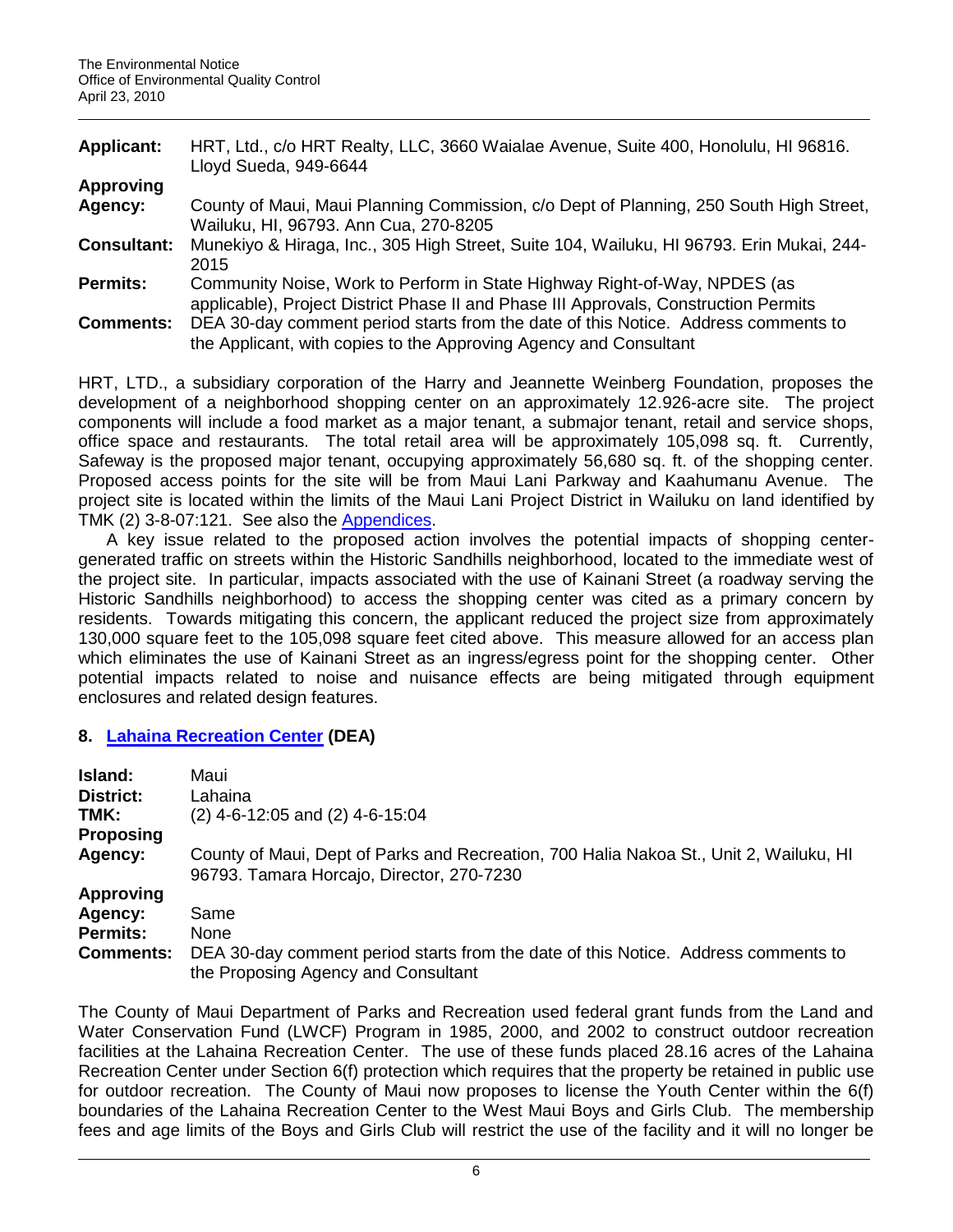considered "open to the public" in conformance with the requirements of the LWCF Program, which triggers a conversion where a property being taken out of 6(f) protection must be replaced with a property of equivalent recreational and appraised value. The County of Maui proposes to mitigate the "taking" from the Lahaina Recreation Center with the development of a "replacement" property located along Front Street in Lahaina. A Finding of No Significant Impact (FONSI) is anticipated.

## **9. [Honuaula](http://oeqc.doh.hawaii.gov/Shared%20Documents/EA_and_EIS_Online_Library/Maui/2010s/2010-04-23-MA-DEIS-Honuaula-Vol-1.pdf) (DEIS)**

| Island:            | Maui                                                                                                                                                        |
|--------------------|-------------------------------------------------------------------------------------------------------------------------------------------------------------|
| <b>District:</b>   | Makawao                                                                                                                                                     |
| TMK:               | Project: (2) 2-1-08:56, 71; Off-site improvements: 2-1-08:999 por, 43, 90 por, 108 por; 2-2-<br>02:50 por, 54 por; 2-1-08:54 por, 01 por                    |
| <b>Applicant:</b>  | Honuaula Partners, LLC, Charles Jencks, P.O. Box, Kihei, Hl. 879-5205                                                                                       |
| <b>Accepting</b>   |                                                                                                                                                             |
| <b>Authority:</b>  | County of Maui, Planning Department/Planning Commission, 250 South High Street,<br>Wailuku, HI 96793. Jeff Hunt, Director, 270-7735                         |
| <b>Consultant:</b> | PBR HAWAII, 1001 Bishop Street, Suite 650, Honolulu, HI 96813. Tom Schnell AICP,<br>521-5631                                                                |
| <b>Permits:</b>    | Project District Phase II and III; Subdivision Approval; NPDES, Grading, Building                                                                           |
| <b>Comments:</b>   | DEIS 45-day comment period starts from the date of this Notice. Address comments to<br>the Applicant, with copies to the Accepting Authority and Consultant |

Honuaula, located in the Kihei-Makena region of Maui adjacent to Wailea Resort, will be a masterplanned community embracing "smart growth" principles such as diverse residential opportunities, commercial and retail mixed uses, on-site recreational amenities, integrated bicycle and pedestrian networks, parks, and open space. Honuaula will include up to 1,150 homes priced for a range of consumer groups, including workforce affordable homes in compliance with the Maui County Code. In addition Honuaula will feature an 18-hole homeowner's golf course and related facilities, as well as a Native Plant Preservation Area and other areas dedicated to the preservation of native plants and archaeological features. See also [Volume 2](http://oeqc.doh.hawaii.gov/Shared%20Documents/EA_and_EIS_Online_Library/Maui/2010s/2010-04-23-MA-DEIS-Honuaula-Vol-2.pdf) and [Volume 3.](http://oeqc.doh.hawaii.gov/Shared%20Documents/EA_and_EIS_Online_Library/Maui/2010s/2010-04-23-MA-DEIS-Honuaula-Vol-3.pdf)

Positive impacts include: the provision of housing, substantial open space, protection native plants, protection of archaeological and cultural resources, substantial contributions toward public facilities and infrastructure, and significant economic benefits. Potential adverse environmental impacts include: increased population in the region, potential traffic impacts, greater demands on public services, additional solid waste generated, additional electrical consumption, and short-term impacts to air quality and noise levels due to construction.

The DEIS contains an analysis of potential impacts and associated mitigation measures to ensure potential adverse impacts are minimized or mitigated.

## **HAWAII (HRS 343)**

## **10. [Hilo Bayfront Trails](http://oeqc.doh.hawaii.gov/Shared%20Documents/EA_and_EIS_Online_Library/Hawaii/2010s/2010-04-23-HA-FEA-Hilo-Bayfront-Trails.pdf) (FEA)**

**Island:** Hawaii

**District:** South Hilo

**TMK:** (3): 2-1-1:12, 102; 2-1-3:01, 19; 2-1-5:01; 2-1-6:10; 2-1-9:07; 2-2-1:27; 2-2-2:01, 35; 2-2- 3:03, 46; 2-2-4:01, 02, 25, 28, 35, 56, 60; 2-2-5: 02; 2-2-6:01, 26, 27; 2-2-7:18; 2-2-11:01; 2-2-12:01, 16; 2-2-13:03; 2-2-14:02; 2-2-29:01, 08, 27; 2-2-31:01, 2-2-33:01; 15; 2-2- 53:19, 20, 23; 2-3-1:02 and 2-3-4:01; Various County and State rights-of-way adjacent to above parcels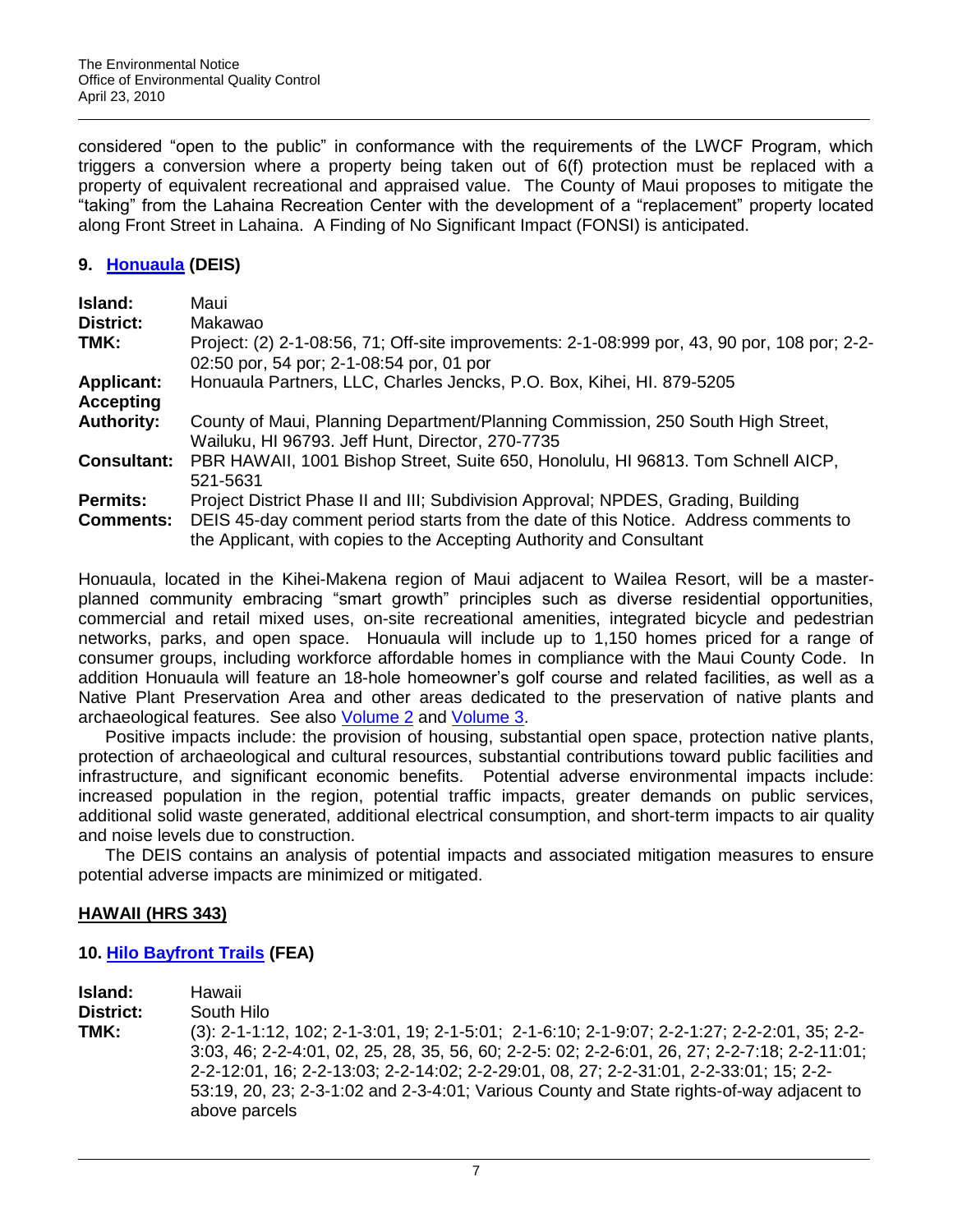| <b>Proposing</b><br>Agency: | Hawaii County, Dept of Research and Development, 25 Aupuni Street, Room 1301, Hilo,<br>HI 96720. Beth Dykstra, 961-8035 |
|-----------------------------|-------------------------------------------------------------------------------------------------------------------------|
|                             |                                                                                                                         |
| <b>Approving</b>            |                                                                                                                         |
| Agency:                     | Same                                                                                                                    |
| <b>Consultant:</b>          | Geometrician Associates, PO Box 396, Hilo, HI 96721. Ron Terry, 969-7090                                                |
| <b>Permits:</b>             | County - Building plan review and approval, Traffic plan review and approval, Grading,                                  |
|                             | Drainage, Variance or exemption from HCC Chapter 27 - Flood Control, Special                                            |
|                             |                                                                                                                         |
|                             | Management Area Use, Variance to Shoreline Setback (potential), Plan Approval; State -                                  |
|                             | NPDES (potential); UIC (potential), Disability and Communication Access Board plan                                      |
|                             | review, State highway review; Certified shoreline survey (potential); State Historic                                    |
|                             | Preservation Division inventory survey review, CDUP (potential)                                                         |
| <b>Comments:</b>            | FEA accepted by the Approving Agency. There is no comment period                                                        |

The Hilo Bayfront Trails project would provide multimodal paths, pedestrian sidewalks, dedicated bicycle lanes, and shared roads for bicycles spanning the approximately two-mile distance between Hilo Harbor and the Wailuku River in Hilo. The project also includes loops for downtown, Wailoa River State Park and Bayfront Beach Park, providing a cohesive system of non-motorized transportation opportunities for both tourists and residents. It would complement and enhance the attributes of the Hilo Bayfront: dramatic views of Hilo Bay and Mauna Kea, green spaces, historical interest, cultural and community events, and a variety of recreational activities. Aside from the trails themselves, the project would build several new parking areas and interpretive signs denoting areas of interest.

The project directly involves 40 separate parcels of land and rights-of-way within 17 named County and State roadways. Landowners, businesses, citizen organizations and others have participated in a series of meetings to develop the project. Best management practices will be implemented to prevent erosion and sedimentation. The area is subject to both riverine and coastal flooding, including tsunami, but is already heavily used for recreation; structures are minimal, and no inappropriate development of floodplains or high hazard areas would occur. Valuable biological resources will not be adversely affected. The project has been designed with community input to enhance cultural resources and practices. Signage on Hawaiian land divisions, historic events and current practices will increase resident and visitor understanding and appreciation of the host culture. The County will require archaeological monitoring for any construction involving surface alteration. If archaeological resources, cultural items or human remains are encountered, work in the immediate area of the discovery will be halted and the State Historic Preservation Division will be contacted.

# **11. [Hamakua Land Sale at Koholalele](http://oeqc.doh.hawaii.gov/Shared%20Documents/EA_and_EIS_Online_Library/Hawaii/2010s/2010-04-23-HA-DEA-Hamakua-Land-Sale-Koholalele.pdf) (DEA)**

| Island:<br><b>District:</b><br>TMK:<br><b>Proposing</b> | Hawaii<br>Hamakua<br>(3) 4-2-05-01                                                                                        |
|---------------------------------------------------------|---------------------------------------------------------------------------------------------------------------------------|
| Agency:                                                 | County of Hawaii, Dept of Finance, 25 Aupuni Street, Room 118, Hilo, HI 96720. Nancy<br>Crawford, Deputy Director         |
| <b>Approving</b>                                        |                                                                                                                           |
| Agency:                                                 | Same                                                                                                                      |
| <b>Consultant:</b>                                      | PBR HAWAII, 1001 Bishop Street, Suite 650, Honolulu, HI 96813. Catie Fernandez,<br>Planner, ph. 521-5631, fax: 523-1402   |
| <b>Permits:</b>                                         | None                                                                                                                      |
| <b>Comments:</b>                                        | DEA 30-day comment period starts from the date of this Notice. Address comments to<br>the Proposing Agency and Consultant |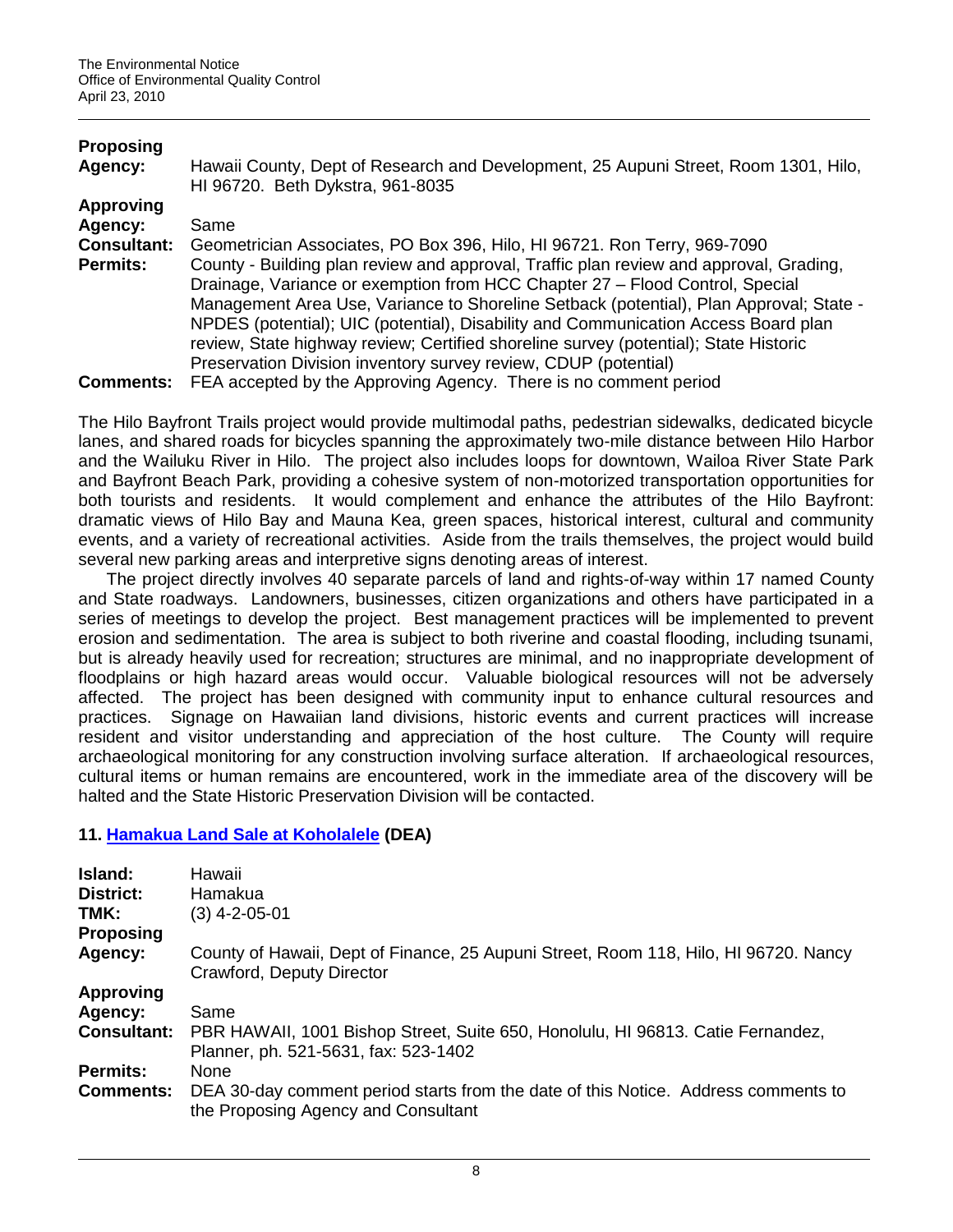The County of Hawaii, Department of Finance proposes to sell former sugarcane land overgrown with Guinea grass, ironwood trees, and other invasive weeds. There are no sensitive resources on the Site (e.g., threatened or endangered species, native habitats, significant archaeological sites) that require special protection through continued government ownership. The Site is not in any special natural hazard area. Should the purchaser of the Site subdivide to the maximum permitted by the existing A-40a zoning, approximately 20 lots could be developed (assuming 20% of the land area would be used for road improvements). However, lack of existing capacity in the County's Paauilo water system would mean that a subdivision would be served by water catchments and limited to six lots under the Planning Department's water variance rules. The County would likely require improvements such as all-weather access roads and safe connection to Mamalahoa Highway as conditions of subdivision. Farm dwellings would be allowed to install cesspools that meet the Department of Health's standards since the Site is located in a non-critical wastewater disposal area. Potential impacts from altering the land contours for agriculture or farm dwellings can be mitigated by developing County required conservation plans.

# **12. [HELCO Power Line/Access Road for the Ahualoa Well Development](http://oeqc.doh.hawaii.gov/Shared%20Documents/EA_and_EIS_Online_Library/Hawaii/2010s/2010-04-23-HA-DEA-Helco-PowerLine-Ahualoa.pdf) (DEA)**

| <b>Island:</b><br><b>District:</b><br>TMK:<br><b>Proposing</b> | Hawaii<br>Hamakua<br>$(3)$ 4-6-11:04, 06, and 44                                                                                                                                                                 |
|----------------------------------------------------------------|------------------------------------------------------------------------------------------------------------------------------------------------------------------------------------------------------------------|
| Agency:                                                        | Dept of Water Supply, County of Hawaii, 345 Kekuanaoa Street, Suite 20, Hilo, HI 96720.<br>Milton Pavao, 961-8050                                                                                                |
| <b>Approving</b>                                               |                                                                                                                                                                                                                  |
| Agency:                                                        | Same                                                                                                                                                                                                             |
| <b>Consultant:</b>                                             | Planning Solutions, Inc., 210 Ward Avenue, Suite 330, Honolulu, HI 96814. Perry White,<br>550-4483                                                                                                               |
| <b>Permits:</b><br><b>Comments:</b>                            | Hawaii County Plan Approval, Grading Permit, Construction Noise Variance (possible)<br>DEA 30-day comment period starts from the date of this Notice. Address comments to<br>the Proposing Agency and Consultant |

The Hawaii County Department of Water Supply (DWS) proposes to construct an electrical power line and access road between an existing Hawaii Electric Light Company (HELCO) power line and the site of the Ahualoa Production Well and Reservoir. The power line will be used in lieu of an upgrade to the existing electrical power line along Old Mamalahoa Highway, which has been determined to be infeasible. The new power line will provide the three-phase power required by the well pump. It will be maintained by HELCO.

DWS proposes to mitigate short-term construction impacts on nearby residents by requiring the selected contractor to incorporate mitigation measures in its work program. The project will not produce significant secondary impacts. It is not designed to foster population growth or to promote economic development. Instead, it will only support development already envisioned by the County of Hawaii General Plan. DWS anticipates a Finding of No Significant Impact (FONSI) for the project.

## **13. [Keaau-Pahoa Road Shoulder Lane Conversion Keaau Bypass to Shower Drive](http://oeqc.doh.hawaii.gov/Shared%20Documents/EA_and_EIS_Online_Library/Hawaii/2010s/2010-04-23-HA-FEA-Keaau-Pahoa-Road.pdf) (FEA)**

| Island:          | Hawaii                                                                                                                           |
|------------------|----------------------------------------------------------------------------------------------------------------------------------|
| District:        | Puna                                                                                                                             |
| TMK:             | Within State right-of-way; TMK 1-6-03:65; 1-6-01: por 15; 1-5-36: por 116, 117, 119, 120,<br>and 121; 1-5-33:261; and 1-6-64:204 |
| <b>Proposing</b> |                                                                                                                                  |
| Agency:          | Dept of Transportation, Highways Division, 869 Punchbowl Street, Honolulu, HI 96813.<br>Emilio Barroga, 692-7546                 |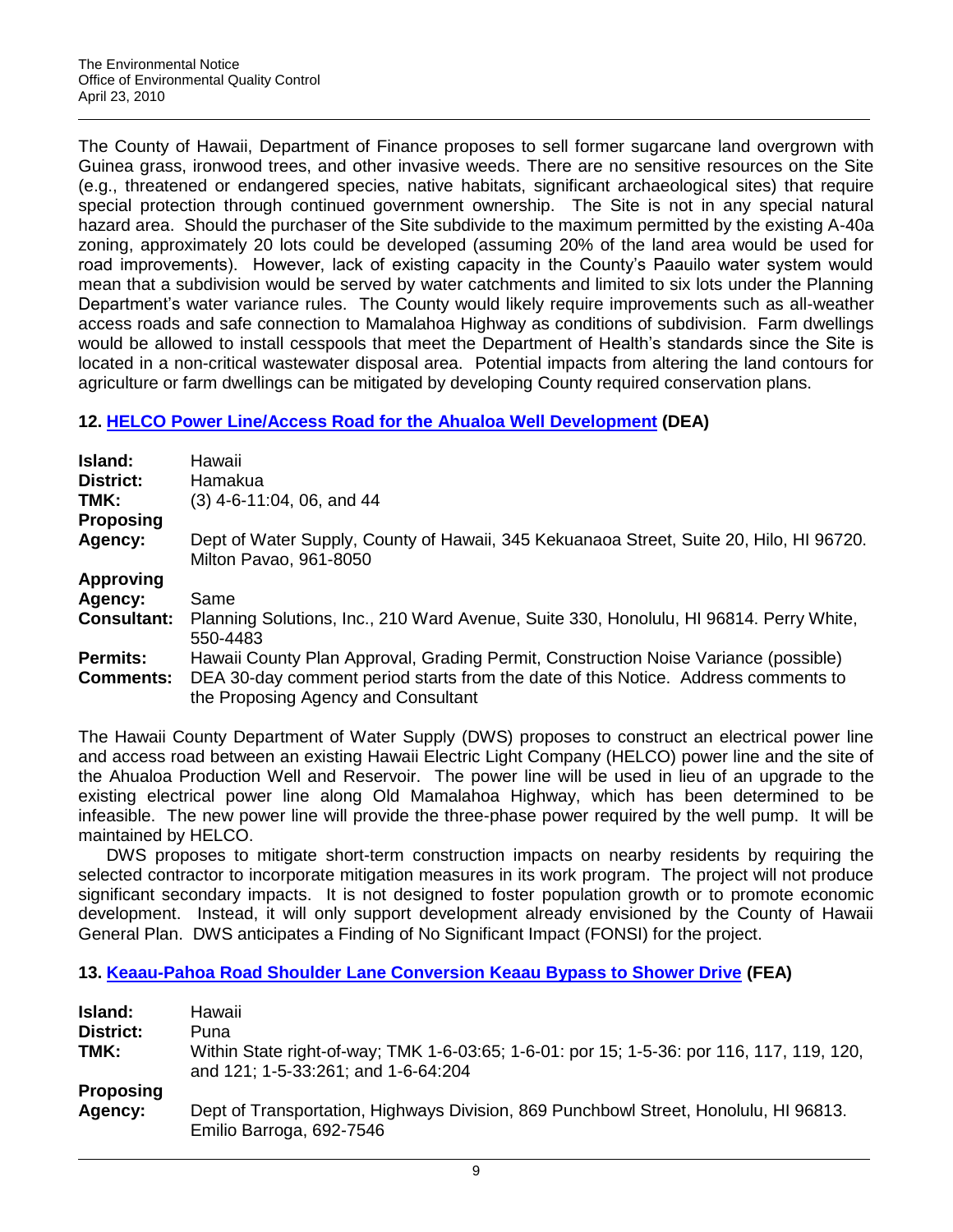| Approving          |                                                                                                                        |
|--------------------|------------------------------------------------------------------------------------------------------------------------|
| Agency:            | Same                                                                                                                   |
| <b>Consultant:</b> | Wilson Okamoto Corporation, 1907 South Beretania Street, Suite 400, Honolulu, HI<br>96826. John L. Sakaguchi, 946-2277 |
| <b>Permits:</b>    | <b>NPDES</b>                                                                                                           |
|                    | <b>Comments:</b> FEA accepted by the Approving Agency. There is no comment period                                      |

The Keaau-Pahoa Road shoulder lane conversion project limits extend from the vicinity of the Keaau Bypass (milepost 1.9) to Shower Drive (milepost 4.2) in Keaau, Puna District, Island of Hawaii. The Department of Transportation (DOT) intends to construct improvements on both sides of the approximately 12,200-foot long (2.3-mile) project limits. On the east or makai side of the road, the improvements will convert the existing temporary 10-foot wide shoulder lane to a permanent 12-foot-wide northbound lane and add an 8-foot-wide paved shoulder between the project limits. On the west or mauka side, the improvements would convert the existing 8-foot wide shoulder to a temporary 10-footwide shoulder lane and add a 2-foot-wide paved shoulder. The utility poles and overhead lines along the makai side will be relocated to accommodate the improvements. In addition, Waipahoehoe Bridge, located about 0.4 miles north of Shower Drive, will be widened from 40 feet wide to 70 feet wide by extending the structure by 15 feet on both sides. The approaches on both sides of the bridge will be realigned to transition to the roadway. A new culvert will be constructed approximately 130 feet north of the bridge to reduce flows from overtopping of the road during heavy rainfall events. The nine existing culverts within the project limits will be extended to accommodate the roadway widening. Also, a traffic signal will be installed, and signage and striping improvements made at the intersection of Keaau-Pahoa Road and Shower Drive/Pohaku Drive. The improvements will increase the existing 80-foot wide rightof-way, which extends for most of the project limits, to approximately 100 feet by taking about 15 to 20 feet of privately-owned lands on the makai side only. DOT will execute a construction easement for use of adjacent properties during construction.

## **COUNTY NOTICES - SPECIAL MANAGEMENT AREA (Ch. 25, Rev. Ord. of Honolulu)**

The special management area is the land extending inland from the shoreline, per Chapter 25, Revised Ordinances of Honolulu, and delineated on maps established by the City Council and per Section 205A-23, HRS. The public can obtain a copy of the document by contacting the Consultant or Applicant below.

## **Queen Liliuokalani Children's Center, Waianae Coast Unit (DEA)**

| Island:<br>District:<br>TMK:<br><b>Applicant:</b> | Oahu<br>Waianae<br>8-7-26:68 and 57<br>Queen Liliuokalani Trust, Queen Liliuokalani Children's Center, 1300 Halona Street,<br>Honolulu, HI 96817. LeeAnn Crabbe, 203-6150                                                         |
|---------------------------------------------------|-----------------------------------------------------------------------------------------------------------------------------------------------------------------------------------------------------------------------------------|
| <b>Approving</b><br>Agency:                       | City and County of Honolulu, Dept of Planning and Permitting, 650 South King Street,                                                                                                                                              |
| <b>Consultant:</b>                                | Honolulu, HI 96813. Elizabeth Krueger, 768-8091<br>Kauahikaua & Chun/Architects, 875 Waimanu Street, Suite 609, Honolulu, HI 96813.                                                                                               |
| <b>Permits:</b><br><b>Comments:</b>               | Dwight Kauahikaua, 526-2283<br>SMA Major, Conditional Use Permit Minor<br>DEA 30-day comment period starts from the date of this Notice. Address comments to<br>the Applicant, with copies to the Approving Agency and Consultant |

The Queen Liliuokalani Children's Center Waianae Coast Unit Project is a re-development of the existing site, which operated from the location since the early 1970s. The project includes a new 8,743 SF Unit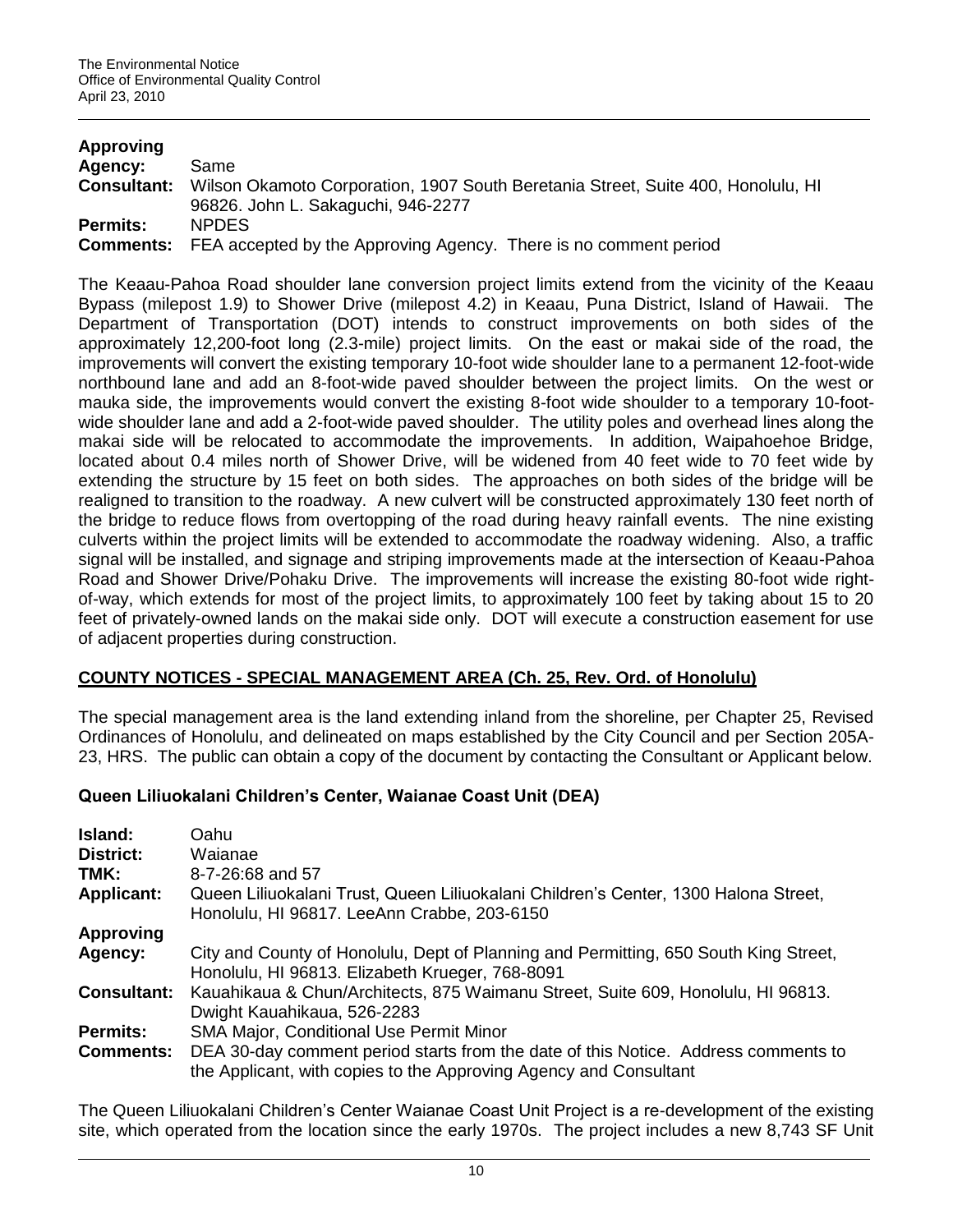Office building, a halau/meeting building, and parking lot. It also involves the relocation and renovation of 3 existing buildings (a Men's Meeting House, Kitchen-Dining-Shower Building, and Caretakers House, and the renovation of a Women's Meeting House. A maintenance facility will be added to the caretaker's residence, making it a two-story building. The parking lot will have 33 paved parking stalls for staff and visitors. The existing driveway will be relocated toward the center of the frontage to provide better visibility for vehicles entering and leaving the project site, and a lawn area adjacent to the parking lot will be provided as a open space and the occasional need for additional parking. The project will include reconstruction of the existing utility infrastructure. All utilities will be located underground. Social services and activities will be provided within the proposed buildings. When there are outdoor activities, the activities will take place in a courtyard screened from adjoining properties by the buildings.

No significant adverse impacts are anticipated from the proposed improvements. Construction traffic, air and noise impacts will be short term in nature. A Finding of No Significant Impact is anticipated.

# **COASTAL ZONE NOTICES**

## **Federal Consistency Reviews**

The Hawaii Coastal Zone Management (CZM) Program has received the following federal actions to review for consistency with the CZM objectives and policies (HRS 205A). Public notice is pursuant to Section 306(d)(14) of the National Coastal Zone Management Act of 1972, as amended. For more information, call John Nakagawa at 587-2878 or the contact listed below. Neighbor islands call toll-free: Kauai: 274-3141 x72878, Lanai and Molokai: 468-4644 x72878, Maui: 984-2400 x72878, or Hawaii: 974- 4000 x72878. Federal deadlines require that comments be received by the date specified below. Send comments to: Office of Planning, Department of Business, Economic Development and Tourism, P.O. Box 2359, Honolulu, HI 96804. Email: [jnakagaw@dbedt.hawaii.gov](mailto:jnakagaw@dbedt.hawaii.gov) or Fax: (808) 587-2899.

## **U.S. Coast Guard Nationwide Ballast Waster Discharge Standards**

Federal Action: Federal Agency Activity

Federal Agency: U.S. Coast Guard

Contact: Mr. Gregory Kirkbride, (202) 372-1479

CZM Contact: John Nakagawa, 587-2878, inakagaw@dbedt.hawaii.gov

Proposed Action: The Coast Guard proposes to amend its regulations on ballast water management by establishing standards for the allowable concentration of living organisms in ships' ballast water discharged in U.S. waters. The Coast Guard also proposes to amend its regulations for approving engineering equipment by establishing an approval process for ballast water management systems. The new regulations are intended to aid in preventing and controlling the introduction and spread of non-indigenous species from ships discharging ballast water in U.S. waters.

Comments Due: May 10, 2010

## **U.S. Army Natural Resource Management Actions under Oahu Implementation Plan**

Federal Action: Federal Agency Activity

- Federal Agency: U.S. Army Garrison Hawaii
- Contact: Ms. Dale Kanehisa, (808) 656-5670

CZM Contact: John Nakagawa, 587-2878, *jnakagaw@dbedt.hawaii.gov* 

Proposed Action: Carry out natural resources management actions which comprise the Army's Oahu Implementation Plan for Oahu training areas: Schofield Barracks Military Reservation, Schofield Barracks East Range, Kawailoa Training Area, Kahuku Training Area, and Dillingham Military Reservation. The purpose of implementing the natural resource management actions is to control the threats to target endangered species and help these species achieve stabilization. Management activities include: pedestrian and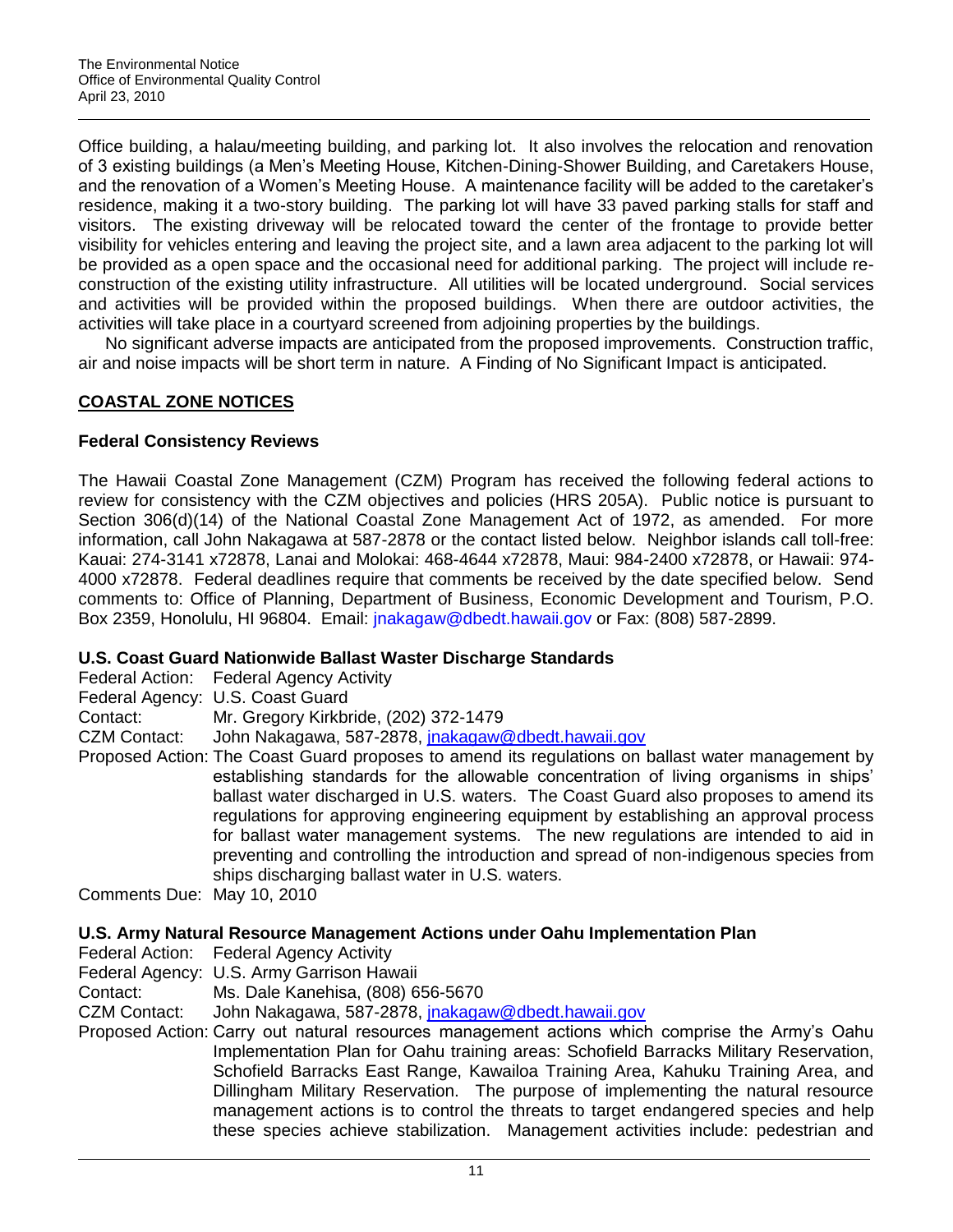aerial surveying; monitoring; specimen collection; phytosanitation; aerial rodenticide and herbicide application; manual rodenticide and insecticide application; weed control; invasive snail and slug control using dogs; invasive reptile/bird control; construction of ungulate exclusion fences (including helicopter drop zones and landing zones) and ungulate control; construction of snail exclosures; construction of cabins, camp sites, water catchments, and weather stations; construction of small radio antennae; and unexploded ordnance removal. The need for the proposed actions is to meet conditions stipulated in the 2003 non-jeopardy Biological Opinion and subsequent amendments issued by the U.S. Fish and Wildlife Service.

Comments Due: May 10, 2010

## **Special Management Area (SMA) Minor Permits**

The following is a list of SMA Minor permits that have been approved or are pending by the respective county/state agency (HRS §205A-30). For more information, please contact the appropriate county/state Planning Department. Honolulu (523-4131); Hawaii (961-8288); Kauai (241-6677); Maui (270-7735); Kakaako (Honolulu) or Kalaeloa Community Development District (587-2840).

| <b>Location (TMK)</b>    | <b>Description (File No.)</b>             | <b>Applicant/Agent</b>               |
|--------------------------|-------------------------------------------|--------------------------------------|
| Hawaii: Hilo             | Removal of Coconut and Royal Palm Trees   | County of Hawaii, Dept of Parks      |
| $(2 - 2 - 02:34)$        | for Safety and Maintenance (SMM 10-146)   | and Recreation                       |
| Hawaii: Puna             | Hand-Remove Invasive Vegetation from      | <b>Fred Blas</b>                     |
| $(1-5-63:42)$            | Historic Sites (SMM 10-147)               |                                      |
| Maui:                    | Dwelling/Garage/Deck (SM2 20060080)       | Frampton & Ward, LLC                 |
| $(2-1-07:100)$           |                                           |                                      |
| Maui: Lahaina            | Hotel Interior Alteration (SM2 20070039)  | SVO Pacific, Inc.                    |
| $(4 - 4 - 14)$ :03)      |                                           |                                      |
| Maui: Kapalua            | <b>Install Emergency Generator (SM2</b>   | <b>Verizon Wireless</b>              |
| $(4-2-04:21)$            | 20070048)                                 |                                      |
| Maui: Lahaina            | Demolition, Dwelling/Covered Lanais       | Weber, Craig                         |
| $(4-5-13:20)$            | (SM2 20070052)                            |                                      |
| Maui: (3-8-02:115)       | Water Well (SM2 20070056)                 | Wasson III, Eugene C.                |
| Maui: Lahaina            | Tent for Event on 8/31/07 (SM2 20070061)  | <b>Lahaina Town Action Committee</b> |
| $(4 - 4 - 13:08)$        |                                           |                                      |
| Maui: Wailea             | Renovate Pool & Pavilion (SM2 20070062)   | Wailea Elua Village AOAO             |
| $(2-1-08:69)$            |                                           |                                      |
| Maui: Kihei              | Install Antenna Facility (SM2 20070063)   | Coral Wireless, LLC                  |
| $(3 - 8 - 13:18)$        |                                           |                                      |
| Maui: Kahakulo           | Zip-Line Facility and Eco Tours (SM2      | Winn, Peter                          |
| $(3-1-01:02$ and 74)     | 20070093)                                 |                                      |
| Maui:                    | Diesel Tank with Concrete Slab (SM2       | Owara, Leslie                        |
| $(4 - 4 - 14:03)$        | 20070098)                                 |                                      |
| Maui: Hana               | Expand Storage Improvements (SM2          | Thorne, Charles                      |
| $(1-3-09:100$ and $101)$ | 20070101)                                 |                                      |
| Maui: Kahului            | Primary Line Extension (SM2 20080024)     | Dept of Land and Natural             |
| $(3 - 8 - 79:18)$        |                                           | Resources, Forestry and Wildlife     |
| Maui: (1-3-02:02)        | Hana Plantation Electrical (SM2 20100022) | <b>Hana Plantation LLC</b>           |
| Maui: (4-3-08:05)        | Storage Building (SM2 20100023)           | Cockett, Michelle                    |
| Maui: Honokowai          | <b>Corrective Actions to Existing</b>     | Hale Kai AOAO                        |
| $(4-4-01:42)$            | Seawall/Revetment (SM2 200100024)         |                                      |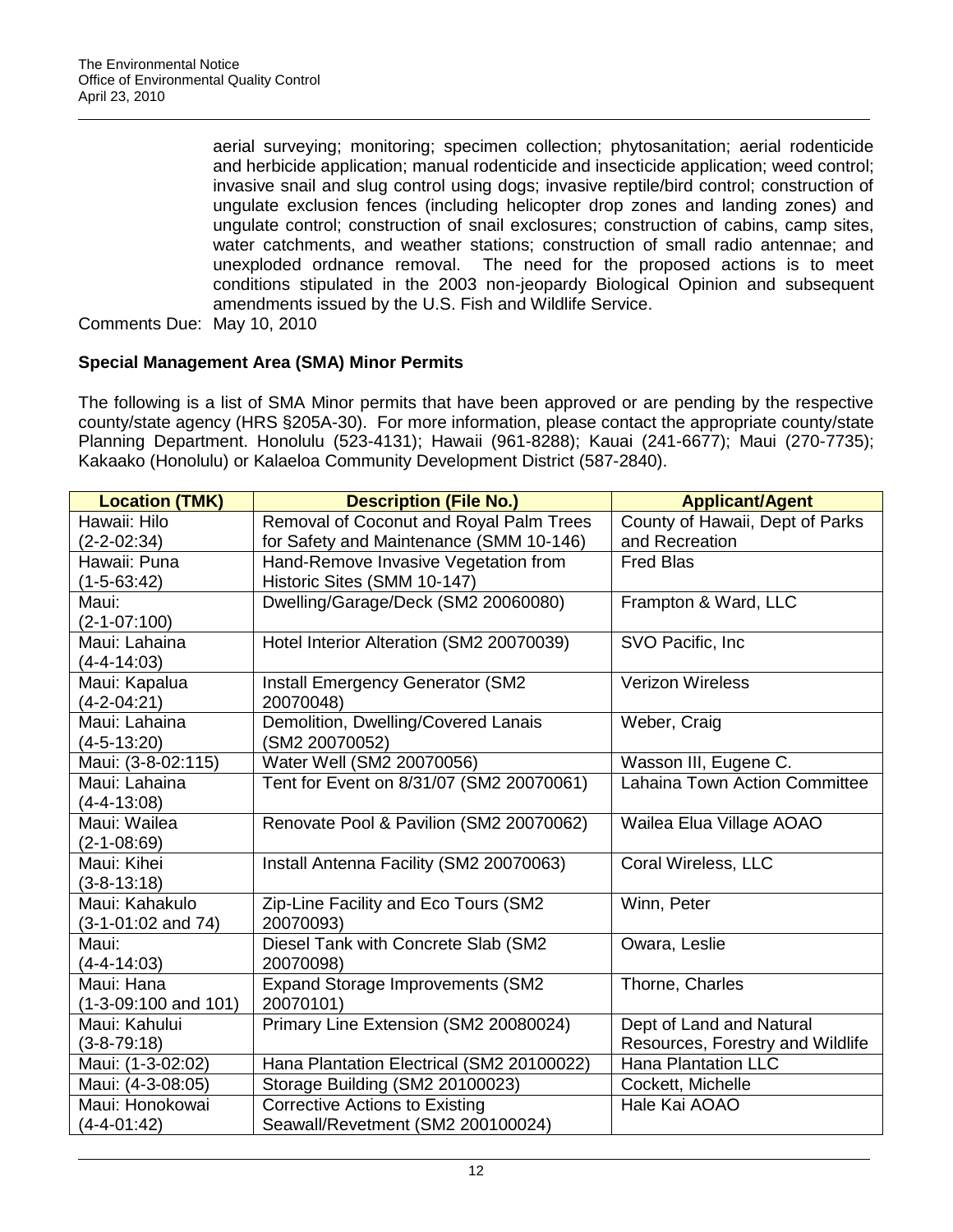| Maui: (3-8-14:21) | Roof Solar Panels (SM2 20100025) | Haleakala Solar Inc |
|-------------------|----------------------------------|---------------------|
| Maui: (4-5-01:30) | Diamond Parking Lot (SM2 960106) | Krupnick, Michael E |
| Maui: (4-6-01:09) | Halloween (SM2 960133)           | Noel W Kennett      |

## **Shoreline Notices** - **Certification Applications**

The following shoreline certification applications (HRS §205A-42 and HAR §13-222-12) are available for review at the DLNR Offices on Kauai, Hawaii, Maui, and in Honolulu, 1151 Punchbowl Street, Room 220. All comments shall be submitted in writing to the State Land Surveyor, 1151 Punchbowl Street, Room 210, Honolulu, HI 96813 and postmarked no later than 15 calendar days from the date of the public notice of the application. If you have any questions, call Ian Hirokawa at 587-0420.

| <b>File No.</b> | <b>Date</b>         | <b>Location</b>                                                                                                                                                                 | <b>Applicant/Owner</b>                                                                       | <b>TMK</b>      |
|-----------------|---------------------|---------------------------------------------------------------------------------------------------------------------------------------------------------------------------------|----------------------------------------------------------------------------------------------|-----------------|
| OA-1350         | 3/15/10             | Lot 23 as shown on Map 4 of Land Court<br>Application 1810 situate at Mokuleia,<br>Waialua, Oahu<br>Address: 68-673 Hoomana Place<br>Purpose: Building setback requirement      | Jaime F.<br>Alimboyoguen/<br><b>Richard Sutton</b>                                           | $6 - 8 - 10:14$ |
| OA-1351         | $\frac{1}{3/15/10}$ | Lot 22 as shown on Map 4 of Land Court<br>Application 1810 situate at Mokuleia,<br>Waialua, Oahu<br>Address: 68-675 Hoomana Place<br>Purpose: Building setback requirement      | Jaime F.<br>Alimboyoguen/<br>Richard Sutton, Jr.;<br><b>Sutton Family</b><br><b>Partners</b> | $6 - 8 - 10:15$ |
| OA-1352         | 3/15/10             | Lot 19 as shown on Map 4 of Land Court<br>Application 1810 situate at Mokuleia,<br>Waialua, Oahu<br>Address: 68-681 Farrington Highway<br>Purpose: Building setback requirement | Jaime F.<br>Alimboyoguen/<br>George Murakami                                                 | $6 - 8 - 10:18$ |
| OA-1353         | 3/15/10             | Lot 18 as shown on Map 4 of Land Court<br>Application 1810 situate at Mokuleia,<br>Waialua, Oahu<br>Address: 68-683 Farrington Highway<br>Purpose: Building setback purposes    | Jaime F.<br>Alimboyoguen/<br><b>Gregory Michaels</b>                                         | $6 - 8 - 10:19$ |
| OA-1354         | 3/15/10             | Lot 17 as shown on Map 4 of Land Court<br>Application 1810 situate at Mokuleia,<br>Waialua, Oahu<br>Address: 68-687 Farrington Highway<br>Purpose: Building setback purposes    | Jaime F.<br>Alimboyoguen/ Gary<br>Capo                                                       | $6 - 8 - 10:20$ |
| OA-1355         | 3/15/10             | Lot 16 as shown on Map 4 of Land Court<br>Application 1810 situate at Mokuleia,<br>Waialua, Oahu<br>Address: 68-689 Farrington Highway<br>Purpose: Building setback requirement | Jaime F.<br>Alimboyoguen/<br><b>Gregory Michaels</b>                                         | $6 - 8 - 10:21$ |
| OA-1356         | 3/15/10             | Lot 15 as shown on Map 4 of Land Court<br>Application 1810 situate at Mokuleia,<br>Waialua, Oahu<br>Address: 68-691 Farrington Highway<br>Purpose: Building setback requirement | Jaime F.<br>Alimboyoguen/<br>Renau Constantinau                                              | $6 - 8 - 10:22$ |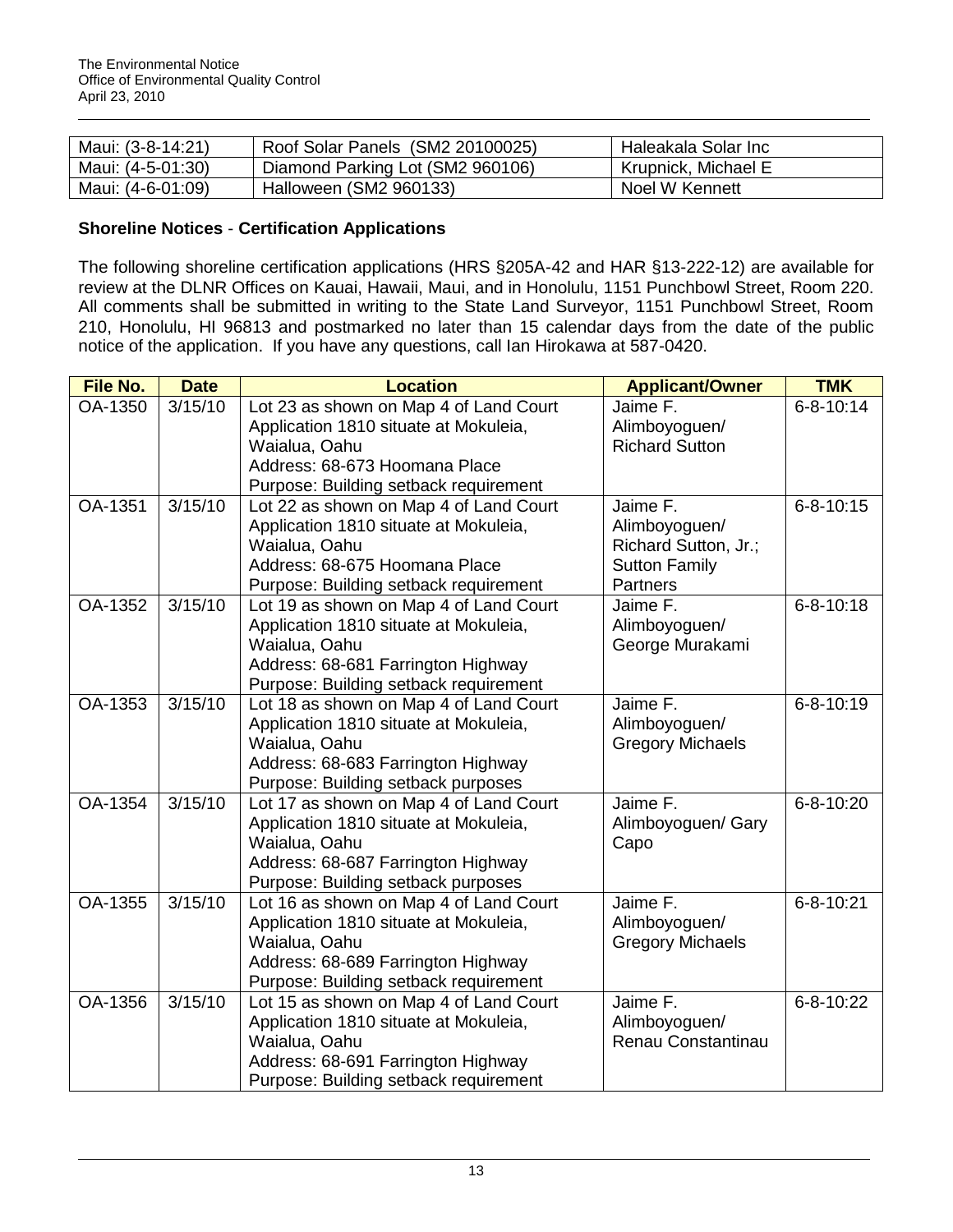| OA-1357 | 3/15/10 | Lot 80 Land Court Application 609 as shown<br>on Map 4 situate at Mokuleia, Waialua, Oahu<br>Address: 68-245 Crozier Loop<br>Purpose: Calculate building potential and<br>obtain building permit                                           | Wesley T. Tengan/<br>Kathryn C. White<br>(Authorized Agent)                  | $6 - 8 - 05:29$     |
|---------|---------|--------------------------------------------------------------------------------------------------------------------------------------------------------------------------------------------------------------------------------------------|------------------------------------------------------------------------------|---------------------|
| OA-1358 | 3/19/10 | Lot D portion of Grant 4938 to B.R. Banning<br>situate at Keaalau, Kaneohe, Oahu<br>Address: 44-547 F Kaneohe Bay Drive<br>Purpose: Building & remodeling purposes                                                                         | Fordyce Marsh &<br>Noelani Fowler/<br>Fordyce Marsh &<br>Noelani Fowler      | 4-4-37:12           |
| OA-1359 | 3/19/10 | Lot 299 Land Court Application 1052 situate<br>at Makaha, Waianae, Hawaii<br>Address: 84-223 Makau Street<br>Purpose: Building permit                                                                                                      | Walter P. Thompson,<br>Inc./ Horn Irrevocable<br><b>Trust</b>                | 8-4-09:24           |
| OA-1360 | 3/19/10 | Lots 200 and 201 Land Court Application<br>1052 situate at Makaha, Waianae, Oahu<br>Address: 84-931, 84-939 Farrington Hwy<br>Purpose: Building permit                                                                                     | Walter P. Thompson,<br>Inc./ Horn Irrevocable<br>Trust                       | 8-4-04:20<br>and 21 |
| OA-1361 | 3/19/10 | Lot 372 Land Court Application 1052 situate<br>at Makaha, Waianae, Oahu<br>Address: 84-81 Makau Street<br>Purpose: Building permit                                                                                                         | Walter P. Thompson,<br>Inc./ Harrison Horn                                   | 8-4-10:21           |
| OA-1362 | 3/23/10 | Por. Lot 6, Tract "B" of the Paa Haa Lots<br>situate at Wailupe, Oahu<br>Address: 5353 Kalanianaole Highway<br>Purpose: Building permit                                                                                                    | Sam O. Hirota, Inc./<br>Irene Chan                                           | 3-6-03:09           |
| OA-1363 | 3/31/10 | Lot 9 Section "A" of the "Kawailoa Beach<br>Lots" portion of A.P. 33, L.C. Aw. 7713, R.P.<br>4475 to V. Kamamalu situate at Kawailoa,<br>Waialua, Oahu<br>Address: 61-659 Kamehameha Highway<br>Purpose: Development of property           | Dennis K.<br>Hashimoto/ Karin<br>Sole                                        | $6 - 1 - 10:07$     |
| OA-1364 | 4/8/10  | Lot 48 Land Court Consolidation 87 situate at<br>Waialae-Iki, Honolulu, Oahu<br>Address: 1005 Kaimoku Place<br>Purpose: Building permit                                                                                                    | Walter P. Thompson,<br>Inc./ Isao Mita                                       | $3 - 5 - 58:10$     |
| MA-448  | 2/17/10 | Lots "C", "D" and "E" of Section "B" of the<br>Puamana Planned Unit Development, Unit 1,<br>File Plan 1056 situate at Puamana, Lahaina,<br>Maui<br><b>Address: Front Street</b><br>Purpose: SMA, building and other permitting<br>purposes | Newcomer-Lee Land<br>Surveyors, Inc./<br>Puamana<br>Community<br>Association | 4-6-28:01<br>(por.) |
| MA-449  | 3/17/10 | Sheraton Maui Lot 53 of Land Court<br>Application 1744 (Map 13) situate at<br>Hanakaoo, Honokowai, Kaanapali, Lahaina,<br>Maui<br>Address: 2605 Kaanapali Highway<br>Purpose: Determine shoreline setback line                             | <b>ControlPoint</b><br>Surveying, Inc./ Kyo-<br>ya Hotels and<br>Resorts, LP | 4-4-08:05           |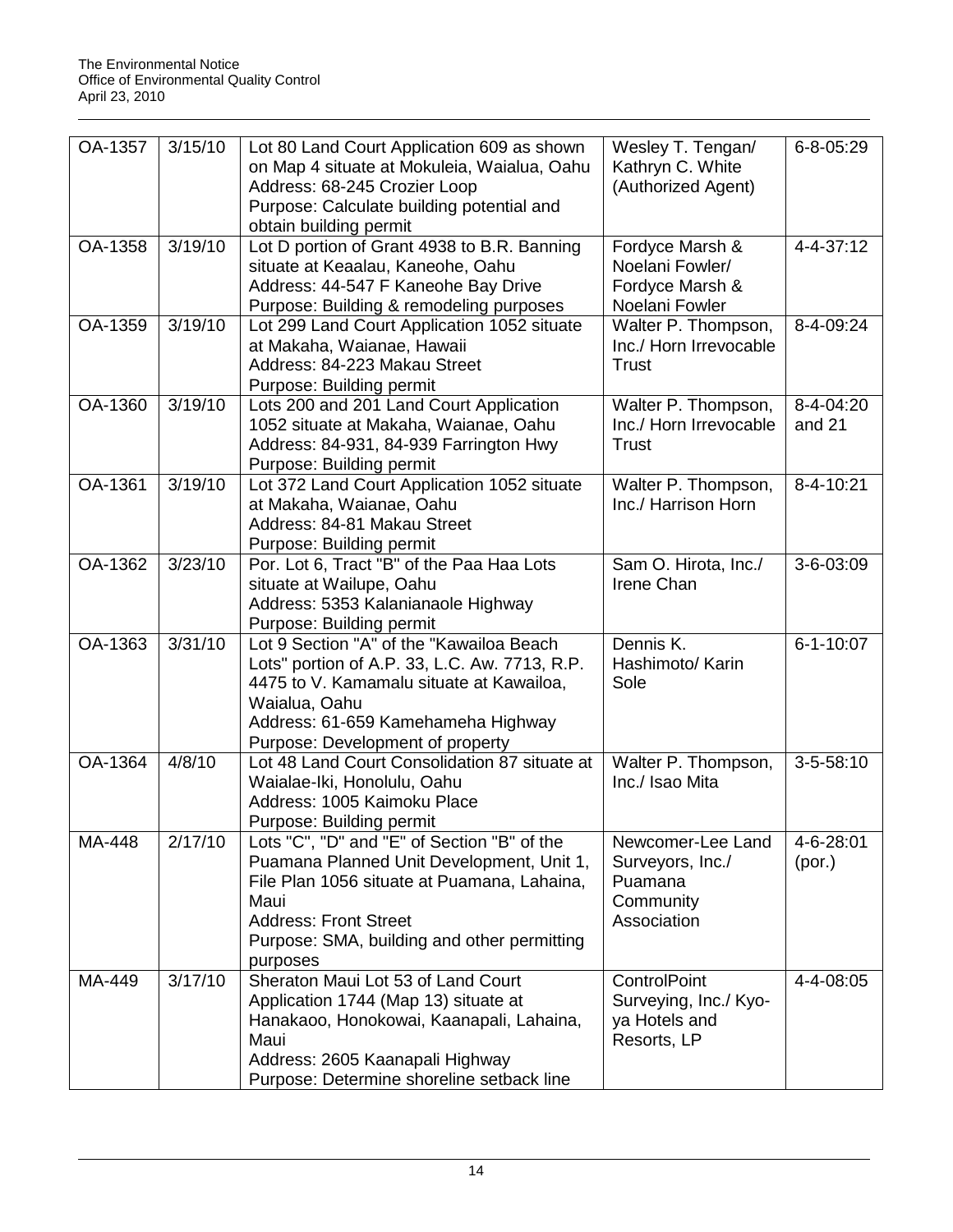| MA-450        | 3/23/10 | Lot 18 Keawakapu Beach Lots Subdivision<br>being a portion of Grant 548 to J. Y. Kaneha<br>situate at Paeahu, Honuaula, Makawao, Maui<br>Address: 3254 South Kihei Road<br>Purpose: N/A                                                                 | Akamai Land<br>Surveying, Inc./<br>Surfside Investments<br><b>LLC</b>               | $2 - 1 - 10:16$ |
|---------------|---------|---------------------------------------------------------------------------------------------------------------------------------------------------------------------------------------------------------------------------------------------------------|-------------------------------------------------------------------------------------|-----------------|
| MA-451        | 3/25/10 | Lot 217 (Map 31) of Land Court Application<br>1804 situate at Paehu, Honuaula, Makawao,<br>Maui<br>Address: 3550 Wailea Alahui Drive<br>Purpose: Building setback purposes and<br>shoreline setback variance                                            | Ryan M. Suzuki/<br>Wailea Hotel and<br><b>Beach Resort. LLC</b>                     | 2-1-08:67       |
| MO-148        | 4/8/10  | Lot 330 of Land Court Application 1683 as<br>shown on Map 19 being a portion of Grant<br>3146 to Charles R. Bishop situate at<br>Kaluakoi, Molokai<br>Address: Pohakuloa Road<br>Purpose: SMA and building permitting<br>purposes                       | Newcomer-Lee Land<br>Surveyors, Inc./ Anya<br>Investments, LLC                      | $5 - 1 - 08:42$ |
| KA-336        | 3/24/10 | Poipu Beach Park being all of Lots 3, 4, 5, 6<br>and 7 of Land Court Application 956, Map 1<br>situate at Koloa, Kauai<br>Address: 2141 Hoone Road<br>Purpose: Demarcation of shoreline for a<br><b>Small Scale Beach Nourishment (SSBN)</b><br>project | Ailana Surveying &<br><b>Geomatics/ County</b><br>of Kauai, Parks and<br>Recreation | $2 - 8 - 17:01$ |
| <b>KA-337</b> | 4/9/10  | Lot 11 Wainiha Hui Land being a portion of<br>R.P. 7194 L.C. Aw. 11216, Ap.5 to M.<br>Kekauonohi situate at Wainiha, Hanalei,<br>Kauai<br>Address: 7276 Alamoo Road<br>Purpose: Renovation of existing residence                                        | <b>Wagner Engineering</b><br>Services, Inc./ Rod<br>A. and Suzanne G.<br>Fisher     | 5-8-08:27       |

# **Shoreline Notices - Certifications and Rejections**

The following shorelines have been proposed for certification or rejection by DLNR (HRS §205A-42 and HAR §13-222-26). Any person or agency who wants to appeal shall file a notice of appeal in writing with DLNR no later than 20 calendar days from the date of the public notice. The appeal shall be sent to the Board of Land and Natural Resource, 1151 Punchbowl Street, Room 220, Honolulu, HI 96813.

| File No. | <b>Proposed/Rejected</b>  | <b>Location</b>                     | <b>Applicant/Owner</b> | <b>TMK</b>      |
|----------|---------------------------|-------------------------------------|------------------------|-----------------|
| OA-      | <b>Proposed Shoreline</b> | Lot 1-A-22 Land Court Application   | Walter P.              | $6 - 7 - 15:58$ |
| 1333     | Certification             | 1089 situate at Kamananui, Waialua, | Thompson, Inc./        |                 |
|          |                           | Oahu                                | Patrick Payton         |                 |
|          |                           | Address: 67-271 Kahaone Loop        |                        |                 |
|          |                           | Purpose: Building permit            |                        |                 |
| OA-      | <b>Proposed Shoreline</b> | Lot 759 (Map 39) Land Court         | Annabelle              | $9 - 1 - 07:11$ |
| 1345     | Certification             | Application 242 situate at Puuloa,  | Kenessey/              |                 |
|          |                           | Ewa, Oahu                           | <b>Kenessey Trust</b>  |                 |
|          |                           | Address: 91-067 Parish Drive        |                        |                 |
|          |                           | Purpose: Shoreline verification     |                        |                 |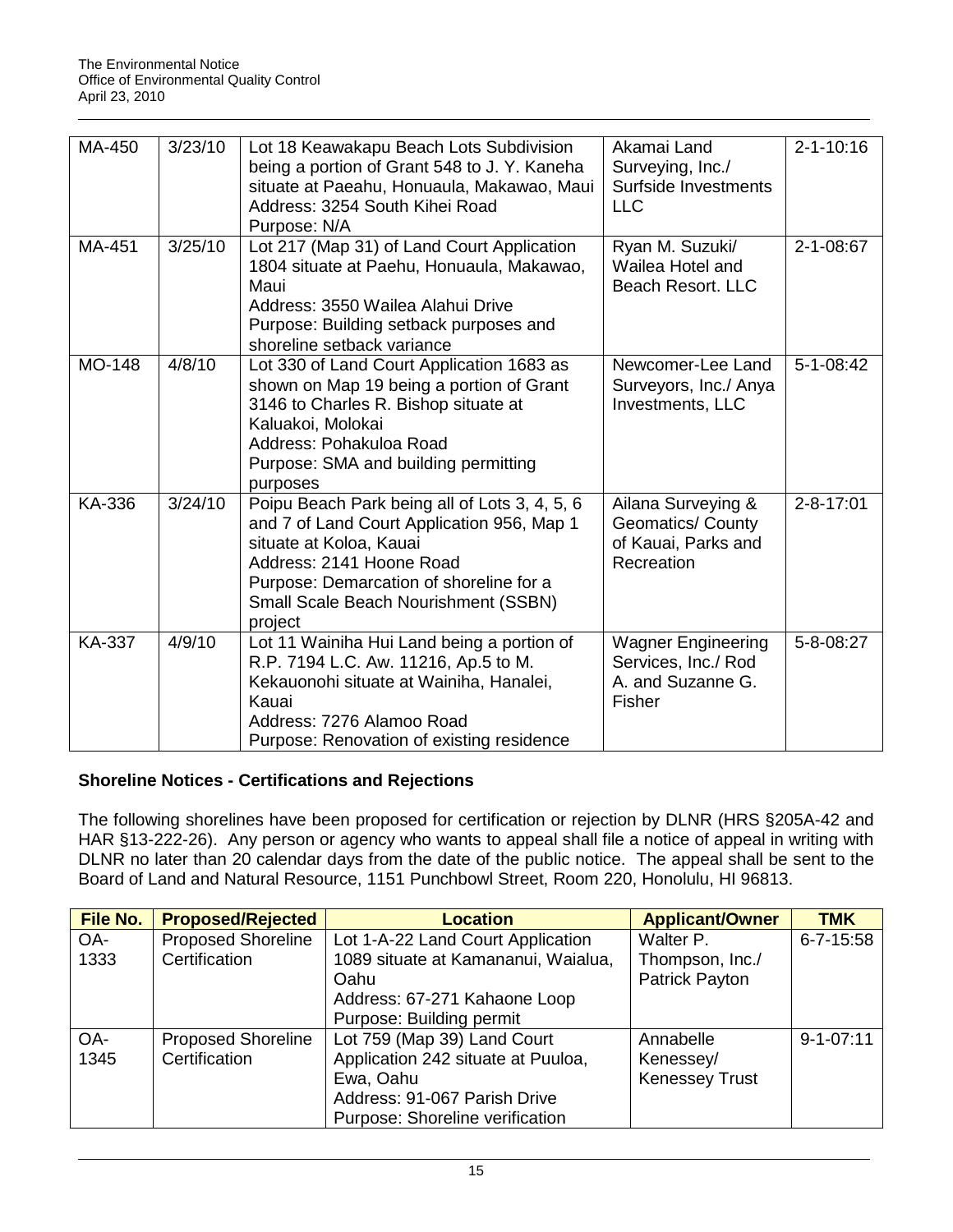| OA-    | <b>Proposed Shoreline</b> | Lot 18 of Land Court Application                                                                                                                                                     | Dennis K.                                                 | $3 - 6 - 01:18$ |
|--------|---------------------------|--------------------------------------------------------------------------------------------------------------------------------------------------------------------------------------|-----------------------------------------------------------|-----------------|
| 1346   | Certification             | 1596, Map 1 situate at Wailupe,                                                                                                                                                      | Hashimoto/W.                                              |                 |
|        |                           | Waikiki, Honolulu, Oahu                                                                                                                                                              | Allen Doane,                                              |                 |
|        |                           | Address: 320 Wailupe Circle                                                                                                                                                          | Christina D. Doane                                        |                 |
|        |                           | Purpose: Development of property                                                                                                                                                     |                                                           |                 |
| OA-    | <b>Proposed Shoreline</b> | Lot 260 of Land Court Application                                                                                                                                                    | Dennis K.                                                 | $5 - 6 - 01:13$ |
| 1347   | Certification             | 1095, Map 22 situate at                                                                                                                                                              | Hashimoto/ Karin                                          |                 |
|        |                           | Malaekahana, Koolauloa, Oahu                                                                                                                                                         | Rajdev, Niranjan                                          |                 |
|        |                           | Address: 56-155C Kamehameha Hwy                                                                                                                                                      | Rajdev                                                    |                 |
|        |                           | Purpose: Development of property                                                                                                                                                     |                                                           |                 |
| MA-442 | Withdrawal                | Lot 2 of the subdivision of Lot "K"<br>being a portion of Grant 835 to<br>Mahoe and a portion of Royal Patent<br>4137, Land Commission Award<br>4292:B, Apana 2 to Kalama situate at | Newcomer-Lee<br>Land Surveyors,<br>Inc./ Sanders<br>Makua | $2 - 1 - 07:91$ |
|        |                           | Kaeo, Honouaula, Maui<br>Address: 5330 Makena Road<br>Purpose: SMA and other permitting<br>purposes                                                                                  |                                                           |                 |

# **POLLUTION CONTROL PERMITS**

The following is a list of some pollution control permits currently before the State Department of Health (HRS 342B and HAR §11-60.1). For more information, please contact the number below.

| <b>Branch</b><br><b>Permit Type</b>                                   | <b>Applicant and</b><br><b>Permit Number</b>                                                                | <b>Project</b><br><b>Location</b>                                 | <b>Date</b>                 | <b>Proposed</b><br><b>Use</b>                                                                               |
|-----------------------------------------------------------------------|-------------------------------------------------------------------------------------------------------------|-------------------------------------------------------------------|-----------------------------|-------------------------------------------------------------------------------------------------------------|
| Clean Air Branch,<br>586-4200,<br><b>Covered Source</b><br>Permit     | Ameron Hawaii<br>Concrete and Quarry<br><b>Products</b><br>CSP No. 0241-01-C                                | Located at:<br>909 Kalanianaole<br>Hwy., Kailua, Oahu             | Comments<br>Due:<br>4/30/10 | 600 TPH Stone<br><b>Processing Facility</b><br>and 300 yd3/hr<br>Concrete Batch<br>Plant                    |
| Clean Air Branch,<br>586-4200, Non<br><b>Covered Source</b><br>Permit | <b>Grace Pacific Corp</b><br>NSP No. 0645-01-NT<br>Application for<br>Modification<br>No. 0645-03           | Located at:<br><b>Various Temporary</b><br>Sites, State of Hawaii | Issued:<br>4/8/10           | 75 TPH (Crusher)<br><b>Portable Reclaimed</b><br><b>Asphalt Pavement</b><br>Plant w/205 kW<br>Diesel Engine |
| Clean Air Branch,<br>586-4200,<br><b>Covered Source</b><br>Permit     | Jas. W. Glover, Ltd.<br>CSP No. 0542-01-CT<br>Application for<br>Significant<br>Modification No.<br>0542-04 | Located at:<br><b>Various Temporary</b><br>Sites, State of Hawaii | Issued:<br>4/8/10           | 300 TPH Portable<br>Drum Mix Asphalt<br>Plant                                                               |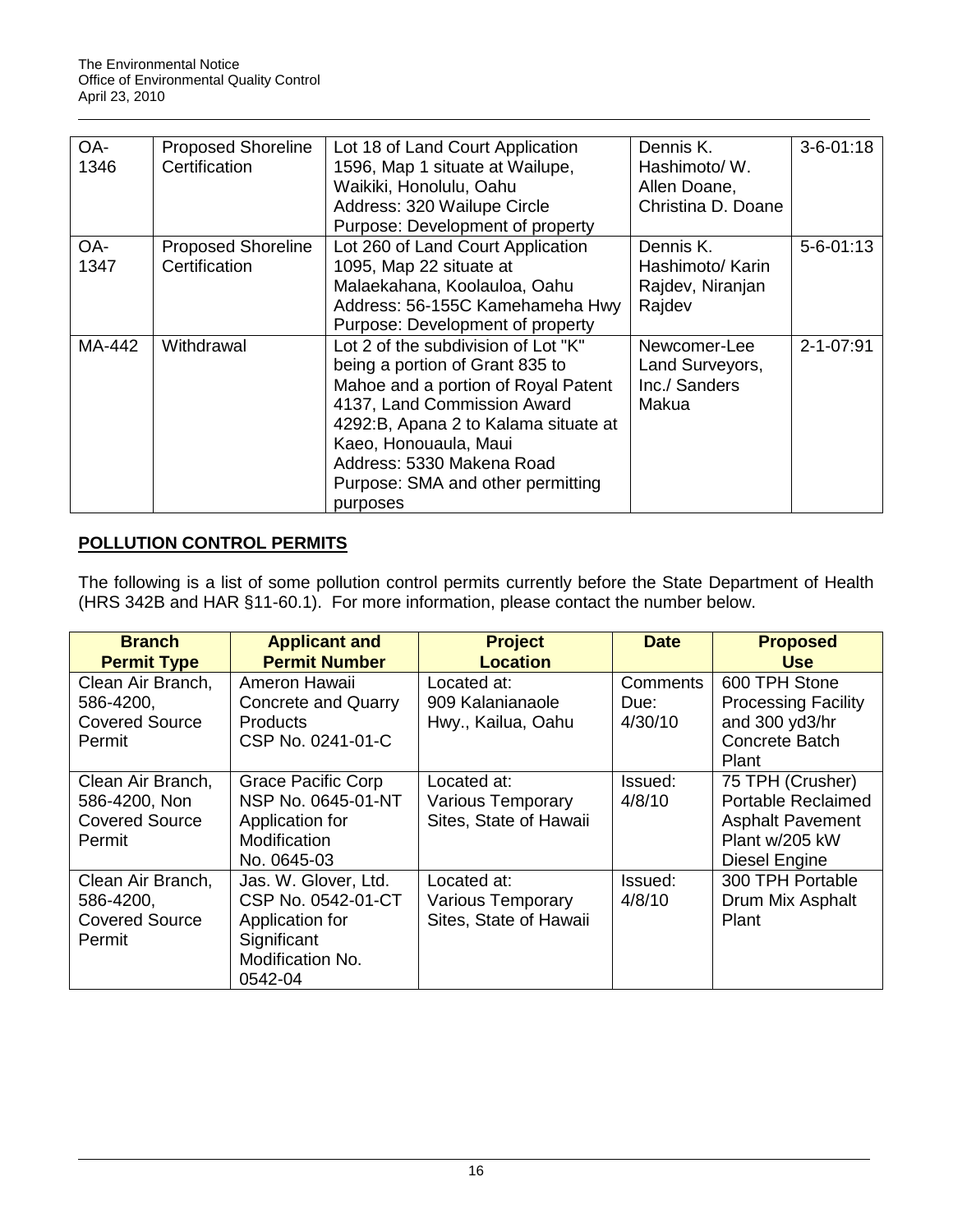| Clean Air Branch,     | Puna Rock Company,         | Located at:              | Issued: | 520 tph Portable        |
|-----------------------|----------------------------|--------------------------|---------|-------------------------|
| 586-4200, Non         | Ltd.                       | <b>Various Temporary</b> | 4/7/10  | <b>Stone Processing</b> |
| <b>Covered Source</b> | NSP No. 0421-01-NT         | Sites, State of Hawaii   |         | Plant with 350 hp       |
| Permit                | <b>Renewal Application</b> |                          |         | Diesel Engine, 800      |
|                       | No. 0421-02                |                          |         | tph Portable Stone      |
|                       |                            |                          |         | Processing Plant,       |
|                       |                            |                          |         | and 370 kW Diesel       |
|                       |                            |                          |         | <b>Engine Generator</b> |

# **NOTICE OF AVAILABILITY**

## **Draft Response Action Memo for an Environmental Response Project, Honolulu Wood Treating Facility, Kapolei, Oahu**

The Hawaii Department of Health (HDOH) is proposing a cleanup remedy for the Honolulu Wood Treating Facility located at 91-291 Hanua Street, Campbell Industrial Park, Kapolei, Oahu. Soil and groundwater at the site are contaminated with wood treating chemicals as a result of historic wood treating practices. The site has been investigated and potential remedies have been evaluated under the HDOH Voluntary Response Program (VRP). Based on recommendations from the site environmental consultant, as well as a review of the site investigation and remedial alternatives reports, HDOH has tentatively selected an environmental remedy that includes the construction of a remedial cap, institutional controls, and natural attenuation. The purpose of this notice is to inform the public and obtain public comment about the environmental response action. Pursuant to Hawaii Administrative Rules 11-451-15(i), a draft Response Action Memorandum detailing this proposed remedy is available for public review and comment. HDOH is accepting comments on the draft Response Action Memorandum for 30 days, after which HDOH will evaluate all comments received and make a final remedy selection decision for the site. The draft Response Action Memorandum and supporting documentation may be reviewed at the HDOH, Hazard Evaluation and Emergency Response Office at 919 Ala Moana Blvd., Room 206, Honolulu, Oahu, at the Hawaii State Library at 478 South King Street, Honolulu, Oahu, and at the Kapolei Public Library located at 1020 Manawai Street, Kapolei, Oahu. To receive a fact sheet about the project or to review detailed information regarding the project (including the Draft Response Action Memorandum) contact Mark Sutterfield at 586-4249 or 721-4392.

Oral and written comments on the draft Response Action Memorandum will be accepted during the 30-day comment period deadline ending **May 23, 2010**. Written comments should be mailed to: Mark Sutterfield, HDOH, HEER Office, 919 Ala Moana Blvd., Honolulu, HI, 96814, faxed to (808) 586-7357, or emailed to [mark.sutterfield@doh.hawaii.gov.](mailto:mark.sutterfield@doh.hawaii.gov)

## **Availability of Environmental Assessment and Draft Finding of No Significant Impact for Constructing a Tactical Vehicle Maintenance Facility and Centralized Vehicle Wash Facility, Schofield Barracks, Oahu**

Pursuant to the Council on Environmental Quality regulations for implementing the procedural provisions of the National Environmental Policy Act (NEPA) and the Army NEPA regulation (32 CFR Part 651), the US Army prepared an environmental assessment (EA) of the potential environmental and socioeconomic effects associated with constructing a tactical vehicle maintenance facility and a centralized vehicle wash facility at Schofield Barracks, Hawaii. The Army proposes to enhance its capabilities by providing modern tactical vehicle maintenance and vehicle wash facilities at Schofield Barracks. New facilities would be constructed to replace some existing facilities that are deteriorated, are of temporary construction, lack the efficient design and layout of modern facilities constructed to current Army standards, cannot meet the tactical vehicle corrosion control treatment program (CCTP) annual maintenance schedule, and are difficult to manage in an environmentally friendly manner. The proposed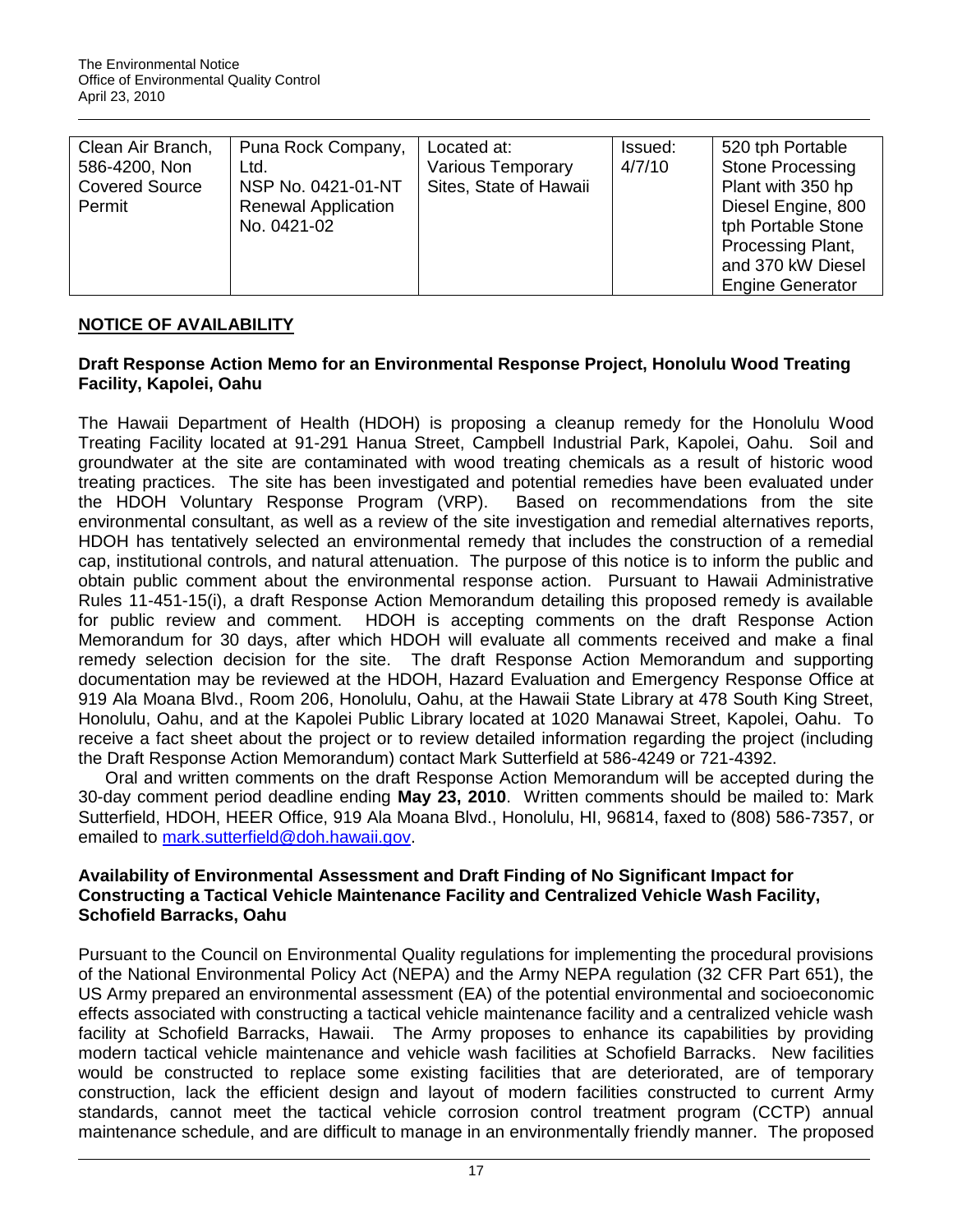action is to construct both a new tactical vehicle maintenance facility and a centralized vehicle wash facility at two sites on Schofield Barracks. Constructing the tactical vehicle maintenance facility, which is a fiscal year 2010 project, would occur over approximately 30 months, beginning as early as November 2010. Constructing the central vehicle wash facility, which is a fiscal year 2011 project, would occur over approximately 12 months, beginning as early as March 2011. The scope of the proposed tactical vehicle maintenance facility project is to construct a standard-design tactical vehicle maintenance complex to meet current mission requirements and annual maintenance requirements under the tactical vehicle corrosion control treatment program. The primary facility would include tactical vehicle maintenance shops, hardstand, organizational vehicle parking, and deployment equipment and hazardous material storage. The scope of the centralized vehicle wash facility is to construct a central vehicle wash facility with ten cleaning bays to support various vehicles. These new facilities would provide modern efficient facilities that improve morale and unit readiness, enable operations efficiency, and minimize environmental impacts. Based on the draft finding of no significant impact (FNSI) and the referenced EA, implementing the proposed action would have no significant direct, indirect, or cumulative effects on the quality of the natural or human environment. Because no significant environmental impacts would result from implementing the proposed action, an environmental impact statement is not required and will not be prepared.

Copies of the EA and draft FNSI are available for review at the following libraries: Pearl City Public Library, 1138 Waimano Home Road, Pearl City, (808) 453-6566, and Wahiawa Public Library, 820 California Avenue, Wahiawa (808) 622-6345. Copies of the EA and draft FNSI can also be obtained by contacting Dale Kanehisa, at (808) 656-5670, dale.kanehisa@us.army.mil, or William Rogers, at (808) 656-3075, William.rogers5@us.army.mil, at the Directorate of Public Works, Environmental Division (IMPC-HI-PWE), United States Army Garrison, Hawaii, Schofield Barracks, Hawaii 96857-5000. Written comments on the EA and the draft FNSI will be received and considered up to 30 days from the publication of this notice, and should be submitted to the mailing address or e-mail address above.

## **Pacific Missile Range Facility Intercept Test Support Environmental Assessment/Overseas Environmental Assessment, Kauai**

The U.S. Navy has completed an Environmental Assessment (EA)/Overseas EA (OEA), prepared in accordance with the National Environmental Policy Act (NEPA) of 1969 and the Council on Environmental Quality regulations implementing NEPA. The Pacific Missile Range Facility (PMRF) Intercept Test Support EA/OEA analyzes the environmental consequences of providing PMRF with the enhanced capability to further test and evaluate Department of Defense (Navy, Army) and Missile Defense Agency Ballistic Missile Defense systems, as well as train personnel in the use of these systems. Based on this analysis the U.S. Navy has determined that the proposed activity is not expected to result in significant impacts to the environment. A Draft Finding of No Significant Impact (FONSI) and the EA/OEA are available at <http://www.govsupport.us/navynepahawaii/pmrfitsea.aspx> and at the following locations: Waimea Public Library, on Kauai and at the Hawaii State Library in Honolulu.

Public comments on the EA/OEA and Draft FONSI will be accepted through 6 May 2010. Submit written comments to: Deputy Chief of Staff, Engineer, U.S. Army Space and Missile Defense Command, Attention: SMDC-ENN (Mr. David Hasley), P.O. Box 1500, Huntsville, AL 35807-380. Comments can also be emailed to [pmrfitsea@govsupport.us](mailto:pmrfitsea@govsupport.us) or sent by data facsimile to (256) 955-5074.

## **[Record of Decision Saddle Road \(State Route 200\) Mamalahoa Highway \(State Route 190\) to](http://www.cflhd.gov/projects/GetDoc.cfm?WebDocUID=22&category=supplementaldocs)  [Milepost 41, County of Hawaii](http://www.cflhd.gov/projects/GetDoc.cfm?WebDocUID=22&category=supplementaldocs)**

This Record of Decision (ROD) concerns the proposal to improve 10.3 miles of Saddle Road (State Route [SR] 200). The proposed portion of the route covered by this ROD begins at the junction with the Mamalahoa Highway (SR 190) and extends to approximately Milepost 41 on Saddle Road near Pohakuloa Training Area. This ROD is based on a Final Supplemental Environmental Impact Statement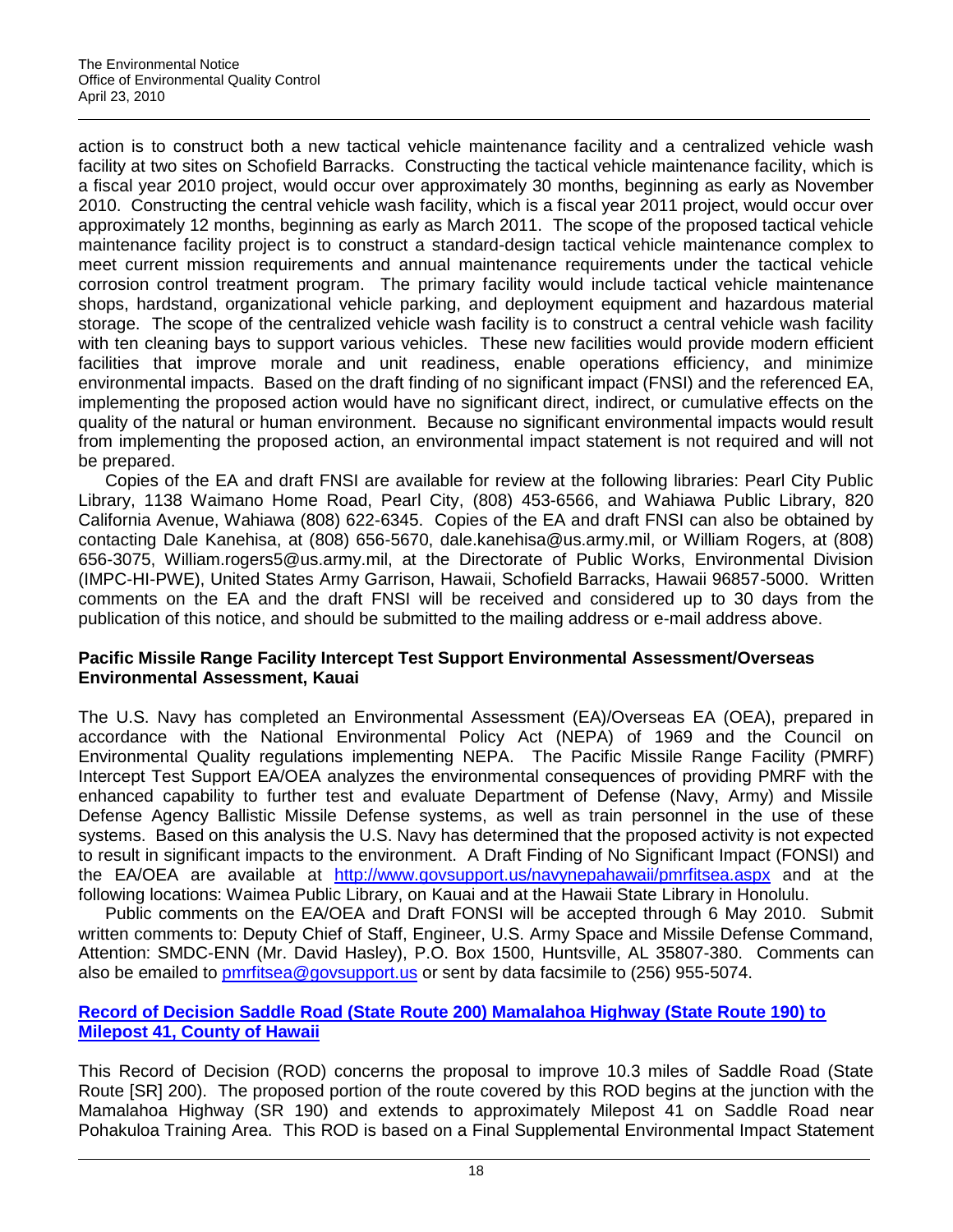(SEIS) that described and evaluated the impacts associated with a new alternative alignment for the proposed improvement of Section I of Saddle Road, which extends from Mamalahoa Highway near Milepost 53 to Milepost 41, making up the western end of Saddle Road. The entire existing Saddle Road extends between Mileposts 6 and 53. Sections II and III of Saddle Road, between Mileposts 6 and 41, have already been completed or are advancing towards completion along the alignments identified in the 1999 Final EIS for the entire project. Section IV is currently in final design, leaving Section I as the last piece planned for construction. The proposal lies within Hawaii County. The alternative alignment selected for improving Section I of Saddle Road is Alignment W-7, because this alternative best meets the purpose and need and has similar or less impacts than the other alternatives studied. Per the analysis in the SIES and the 1997 EIS, it is the environmentally preferred alternative.

Saddle Road is being developed to HDOT and American Association of State Highway and Transportation Officials (AASHTO) rural arterial design standards, with a design speed of 60 miles per hour. Uphill passing lanes, truck escape ramps, scenic pullouts, and military vehicle crossings will be incorporated into project design as needed to enhance safety and improve the projected level of service.